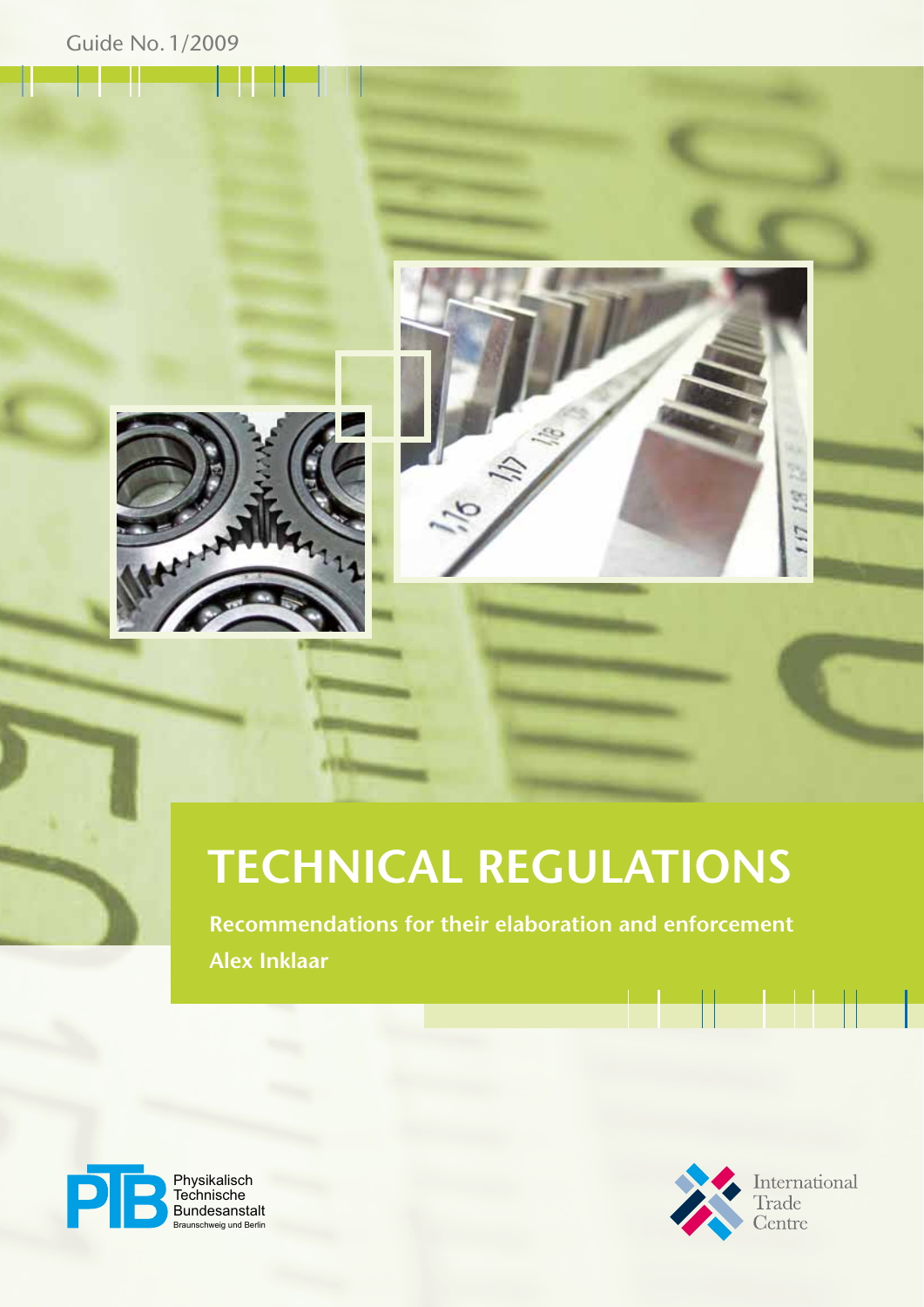### **Imprint**

| Published by: | International Trade Centre                                         |
|---------------|--------------------------------------------------------------------|
|               | 54-56, rue de Montbrillant,                                        |
|               | 1202 Geneva                                                        |
|               | Switzerland                                                        |
|               | Phone: +41 22 730 0111                                             |
|               | Fax: $+41$ 22 733 4439                                             |
|               | E-Mail: quality@intracen.org                                       |
|               | www.intracen.org/eqm                                               |
|               | Physikalisch-Technische Bundesanstalt                              |
|               | Bundesallee 100,                                                   |
|               | 38116 Braunschweig, Germany                                        |
|               | Phone: +49 531 592-82 00                                           |
|               | Fax: +49 531 592-82 25                                             |
|               | E-Mail: dieter.schwohnke@ptb.de                                    |
|               | www.ptb.de/q5                                                      |
| Responsible:  | Shyam K. Gujadhur (ITC)                                            |
|               | Dieter Schwohnke (PTB)                                             |
| Text:         | Alex Inklaar                                                       |
|               | E-Mail: alex-inklaar@t-online.de                                   |
| Layout:       | Jenko Sternberg Design GmbH                                        |
|               | (www.jenko-sternberg.de)                                           |
| Photos:       | Physikalisch-Technische Bundesanstalt,<br>stock.xchng (www.sxc.hu) |
| As of:        | July 2009                                                          |
|               |                                                                    |

**2**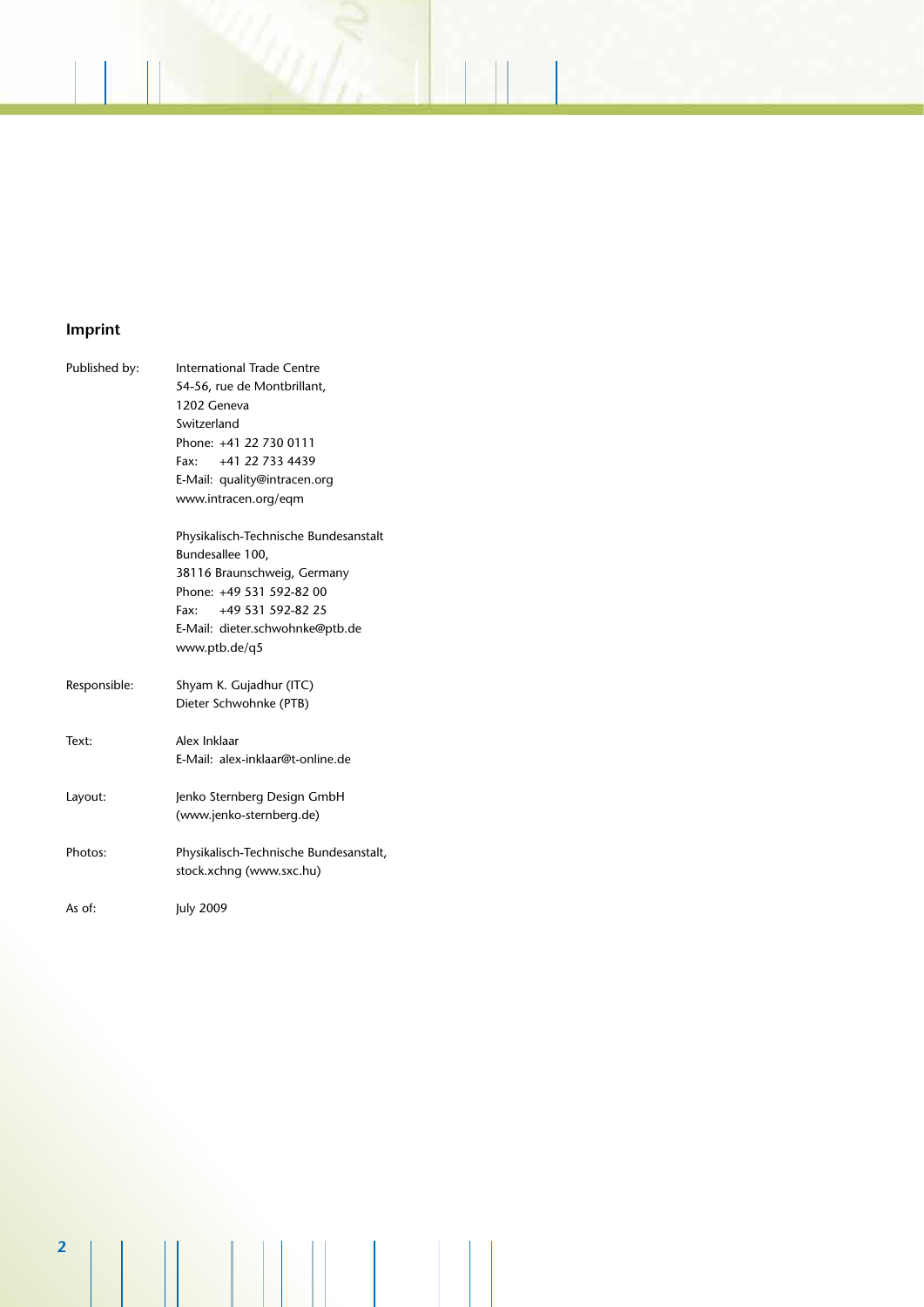## Foreword

In any given market, manufacturers and distributors cannot be given a free rein for their products, especially for those that may endanger the health and safety of consumers or damage the environment. Consequently, governments intervene by establishing technical regulations to prevent market failures and protect consumers as well as the environment. However, technical regulations can impede trade if they are improperly elaborated or established for illegitimate objectives.

There is thus a need for a framework to minimize obstacles that could arise from technical regulations in trade. This need is met by the WTO Agreement on Technical Barriers to Trade (TBT), which provides rules for the elaboration of technical regulations in a transparent manner. Technical regulations should, as far as possible, be based on international standards so that in principle the same product could get access to various markets.

Good Regulatory Practice is essential for the elaboration and enforcement of technical regulations. However, the WTO Agreement on TBT does not have specific provisions for Good Regulatory Practice although there have been several discussions on the subject in the TBT Committee at WTO. One of the means to ensure Good Regulatory Practice is through the use of Regulatory Impact Assessments.

Various countries are increasingly using Regulatory Impact Assessments as policy instruments to determine and assess the impact of proposed technical regulations, to ensure that they are necessary, cost effective, and in the best interest of society.

The enforcement of technical regulations should be done in such a manner that their legitimate objectives are fulfilled without putting an unnecessary burden on business. This can be achieved by an effective market surveillance system, combined when required, with pre-market controls. Market surveillance should be organized in such a way that the limited resources are deployed in high-risk areas and there are no direct additional costs to business.

The information contained in this booklet should assist regulators in developing and transition countries to have an improved regulatory process. This should lead to these countries having enhanced trade between themselves as well as with developed countries. Although various documents are available on the elaboration and enforcement of technical regulations, this booklet fills a void by explaining the subject in a simple manner. PTB and ITC hope that it will be useful for policy makers as well as regulators in developing and transition countries in their efforts for improved regulation and enhanced exports.

Dloyadhy

Shyam K. Gujadhur **Dieter Schwohnke** and Quality Management, The PTB  $ITC$ 

Senior Adviser on Standards **Head Technical Cooperation Department**,

19 March 19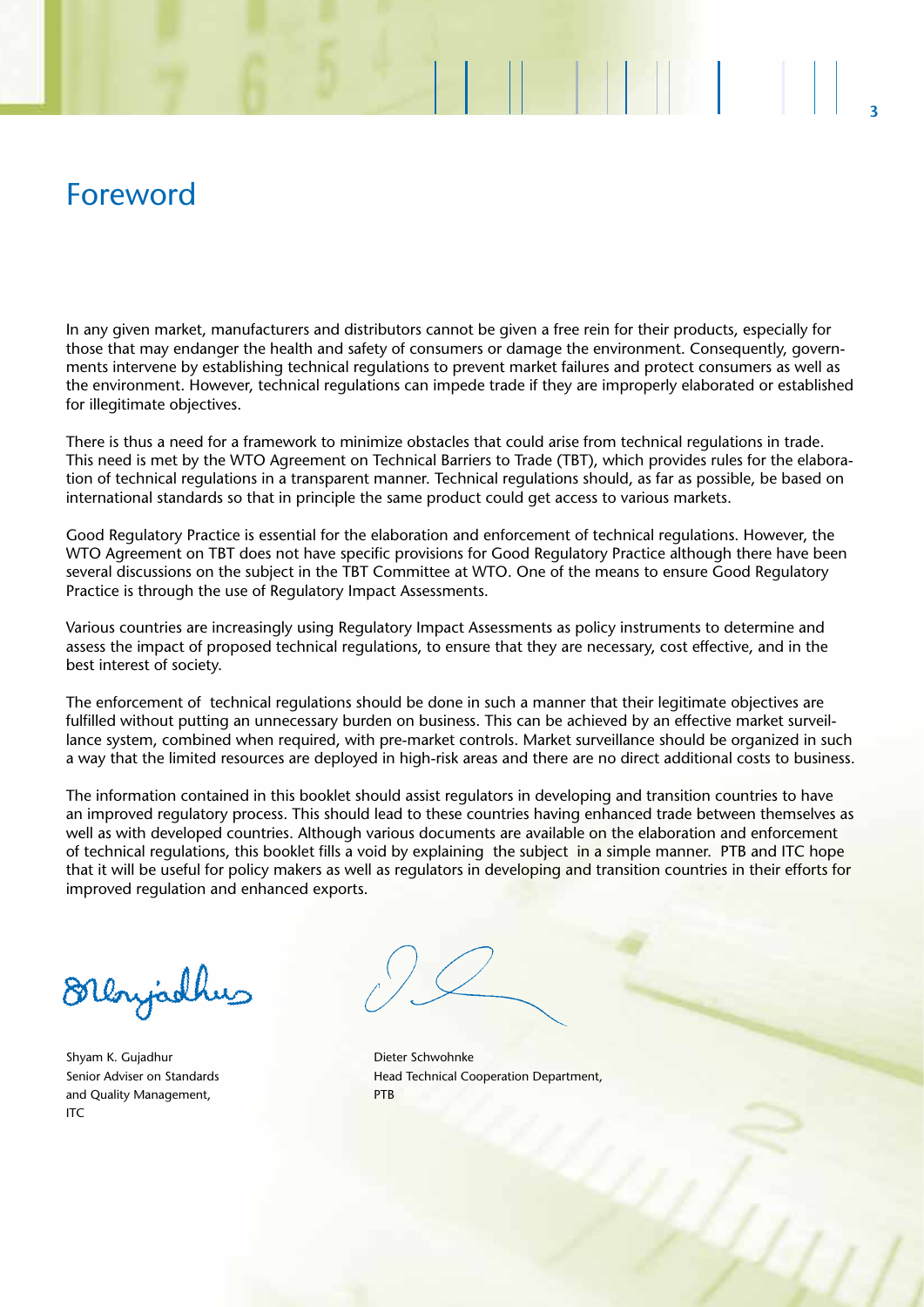# **Contents**

| Preface                                                                                                                                                                                                                                                                                                                                                      | 5                                      |
|--------------------------------------------------------------------------------------------------------------------------------------------------------------------------------------------------------------------------------------------------------------------------------------------------------------------------------------------------------------|----------------------------------------|
| 1. Standards and technical regulations from the point of view of users and affected parties                                                                                                                                                                                                                                                                  | 6                                      |
| 2. Technical regulations and standards from the point of view of the state and its authorities                                                                                                                                                                                                                                                               | 8                                      |
| 3. Reference to standards in technical regulations<br>3.1. Why?<br>3.2. How?<br>3.2.1. Exclusive reference to standards<br>3.2.2. Indicative reference to standards<br>3.3. Case example: Technical regulations and standards for bicycle helmets in the USA<br>and Germany/Europe                                                                           | 10<br>10<br>10<br>10<br>12<br>12       |
| 4. Guiding questions for the preparation of technical regulations                                                                                                                                                                                                                                                                                            | 15                                     |
| 5. Regulatory Impact Assessments                                                                                                                                                                                                                                                                                                                             | 19                                     |
| 6. The enforcement of technical regulations by means of effective market surveillance<br>6.1. Principles<br>6.2. Effective market surveillance: Critical factors                                                                                                                                                                                             | 21<br>21<br>23                         |
| 7. The interplay of framework legislation, regulations and standards in the field of product safety<br>7.1. Introduction<br>7.2. Framework laws<br>7.2.1. Directive on General Product Safety (2001/95 EC)<br>7.2.2. Directive on product liability (85/374 EEC amended by 1999/34 EC)<br>7.3. Specific regulations<br>7.4. Voluntary (harmonised) standards | 25<br>25<br>25<br>25<br>26<br>27<br>29 |
| 8. Some useful sources of information                                                                                                                                                                                                                                                                                                                        | 30                                     |
| 9. Abbreviations and acronyms                                                                                                                                                                                                                                                                                                                                | 31                                     |
| Annex: Glossary of terms                                                                                                                                                                                                                                                                                                                                     | 32                                     |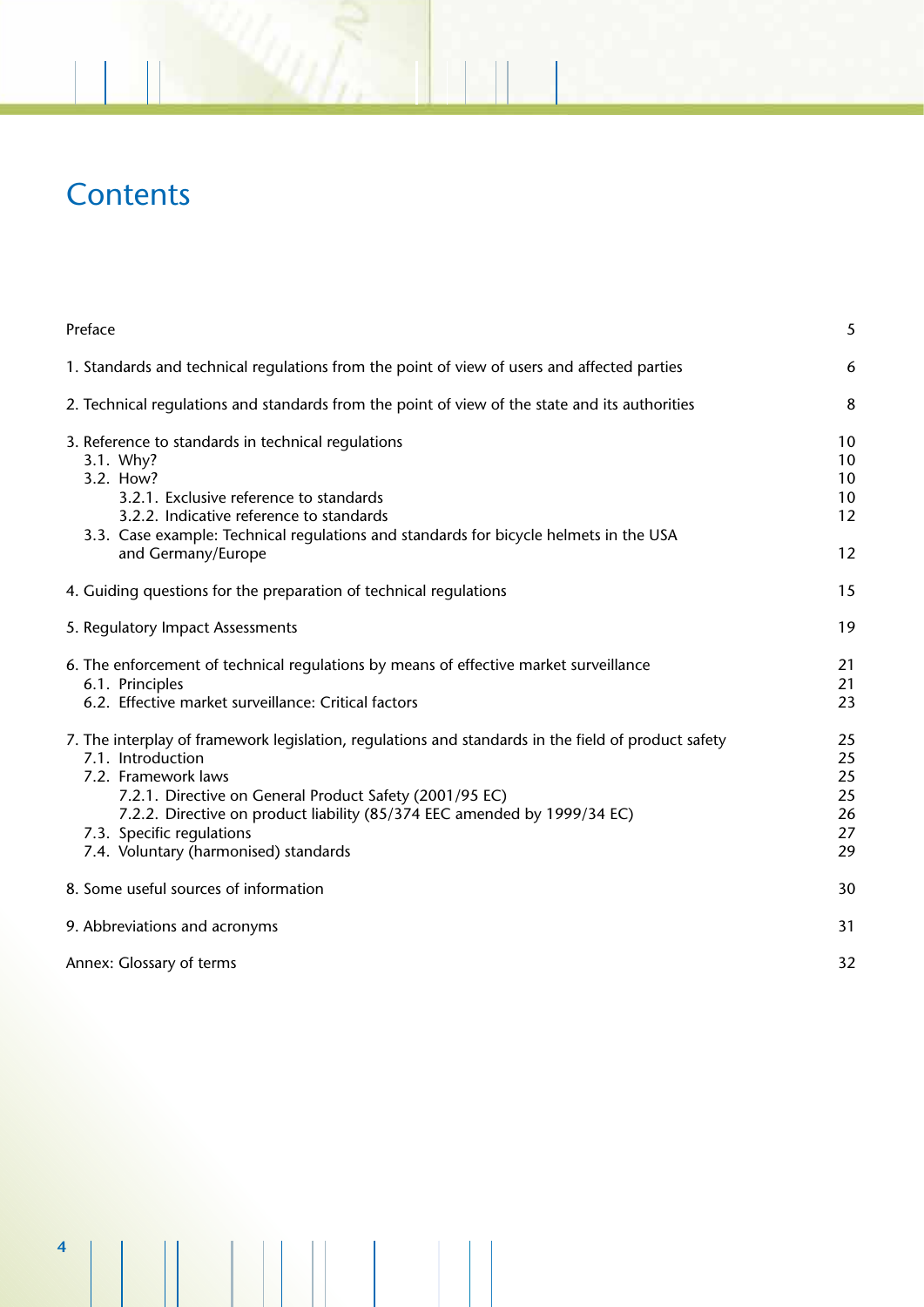## Preface

The preparation of technical regulations is a complex, multidisciplinary and delicate task. Inadequate regulations may cause substantial economic, social and even political damage. Not all the required expertise for the elaboration of well-balanced technical regulations can be made available within the competent authorities. Thus, active participation by the potentially affected parties in the elaboration process is imperative. Furthermore, it is highly recommended to use the results of standardization work – by and for the interested parties – for the purposes of technical legislation. Nevertheless, the competent authority should remain in absolute control of the procedure at all times in order to do justice to its mission and responsibility. These and other aspects of the balancing act called "Elaboration of technical regulations" are discussed in the booklet at hand.

**5**

**ENIMENT** 

In the context of Good Regulatory Practice, however, several important questions must be answered before the preparation of a specific item of technical legislation: Do we really need a regulation? What are the alternatives? And of course the work does not end with the issue of a regulation: How do we organise the implementation and the efficient enforcement of our technical legislation? These and similar issues are addressed as well.

No set of guidelines to technical regulations can ever be complete and the booklet at hand is by no means exhaustive – nor was it meant to be. The aim of this publication is rather to provide food for thought and offer examples,which may trigger the wish to continually improve one's own processes and instruments. We hope it will also contribute to keeping the dialogue and the exchange of experience between PTB, ITC and their partner institutions in the field of technical regulations and standards lively and relevant.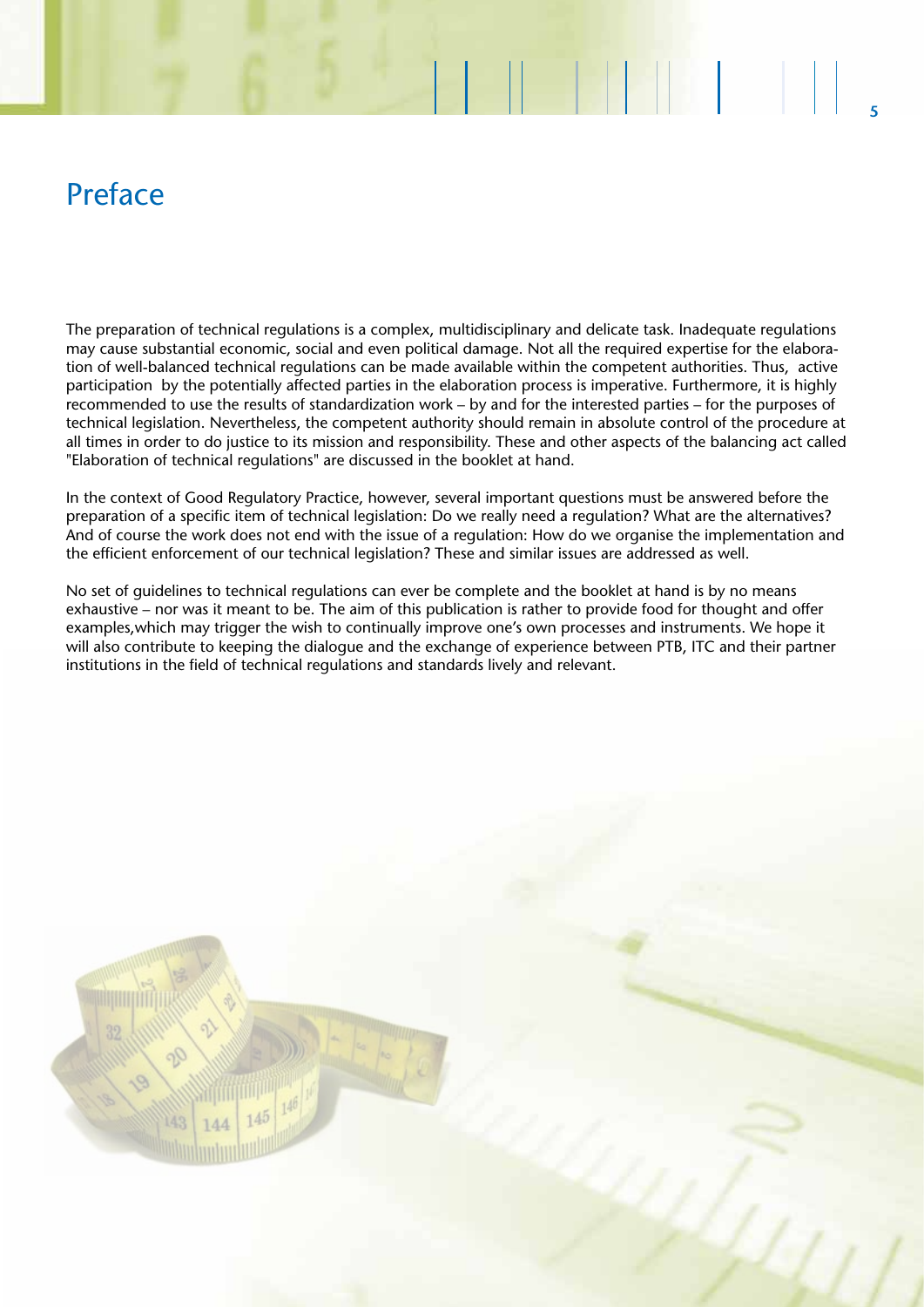# 1. Standards and technical regulations from the point of view of users and affected parties

### **1.1. Standards are recommendations.**

Interested companies and organisations apply them on a voluntary basis. These standards users decide for themselves which standards are relevant for them and if the benefits are larger than the expected costs of their introduction into the company's or organisation's practice. In the case of high introduction costs (which may for instance result from the purchase of new equipment for production and testing purposes) micro, small and medium-sized companies often decide against the application of standards – if they are capable of making the required investments at all. Obviously, this type of decision against the application of a certain standard will not improve the productivity and competitiveness of a company, but it will not jeopardise its existence either.

**1.2. Technical regulations** are legally binding prescriptions. They must be applied by all parties, be they big or small, regardless of the introduction costs. This implementation obligation can certainly be a substantial threat to the existence of micro, small and medium-sized companies.

### **1.3. For the authority issuing the technical regulation this means:**

- The possible effects of a technical regulation should be determined and evaluated by means of a Regulatory Impact Assessment - within the realm of possibility of the authority and with a reasonable investment of resources.
- The possibility of exemptions and exceptions for the benefit of severely affected parties should always be examined.
- Adequate transitional periods should be introduced.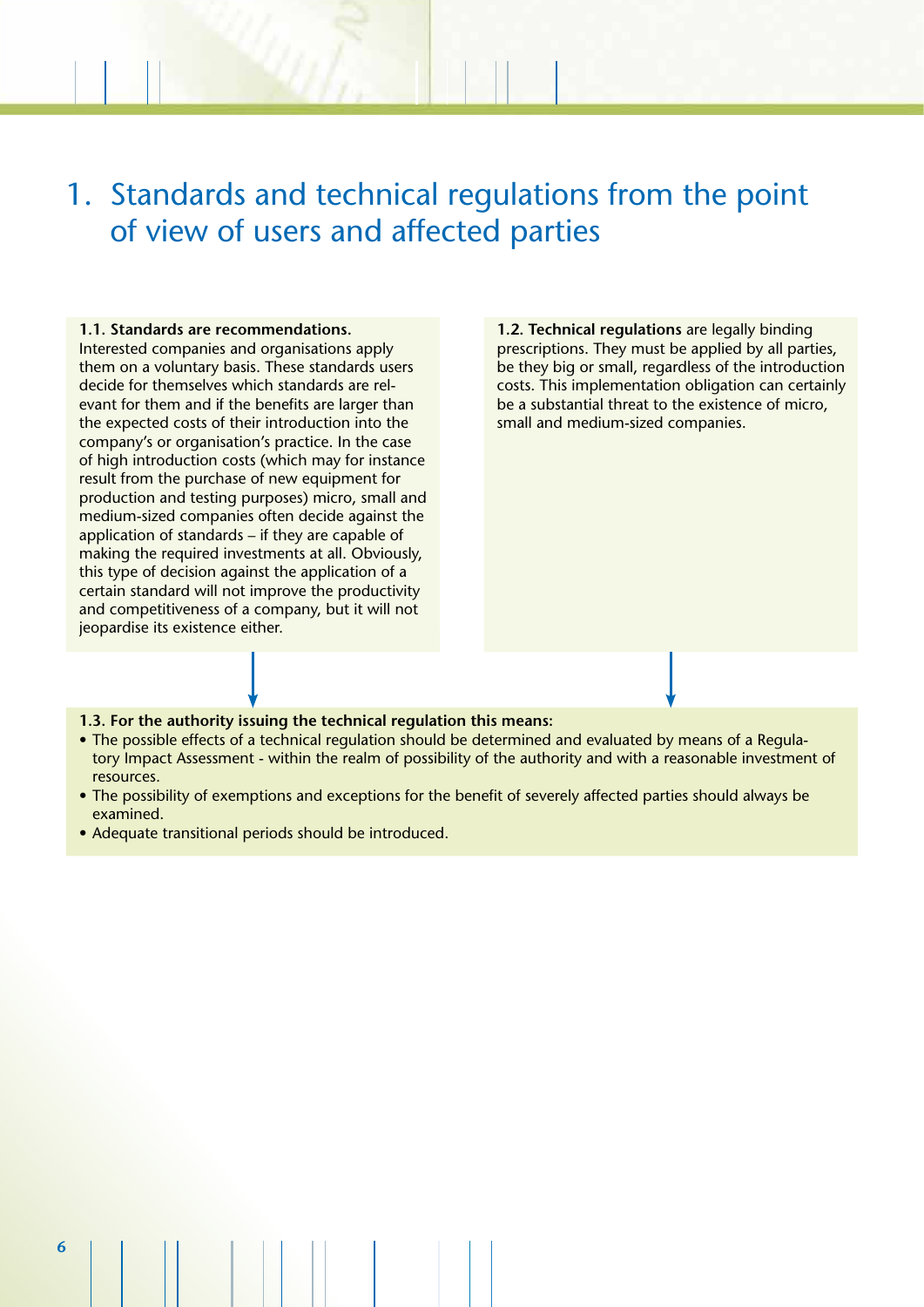**1.4.** If the interested parties participating in a technical standardization committee so wish and agree, product standards may also include detailed technical solutions with regard to the design and construction of a product. It is the decision of the users of the standard in which cases they want to observe the standard and in which cases they want to use other technical solutions and innovations. All users may make their choice of relevant aspects and solutions out of the total content of the standard.

**1.5.** If a **technical regulation** prescribes constructive, product-related solutions, this implies a real hindrance to innovation which in turn may cause substantial damage to the competitiveness of the affected companies. The technical regulation must be complied with in its totality.

**7**

### **1.6. For the authority issuing the technical regulation this means:**

- Technical regulations should, wherever possible, refrain from the inclusion of requirements concerning the design and construction of a product. Instead, they should contain requirements
- The selection of the relevant performance characteristics that need to be regulated should be carried out with great care. In principle only those characteristics which are relevant to safety should be included in the regulation.

**1.7. Standards,** which are badly written, difficult to understand or even misleading (ambiguous) are seldom used. Potential standards users will rarely apply a standard which they cannot read and / or understand.

**1.8. Technical regulations,** which are difficult to understand or even misleading (ambiguous) must nevertheless be applied and complied with.

**1.9. For the authority issuing the technical regulation this means:** Technical regulations need to be carefully edited for

- Clear and simple language
- Unambiguous statements
- Complete statements
- Minimum number of references to other regulations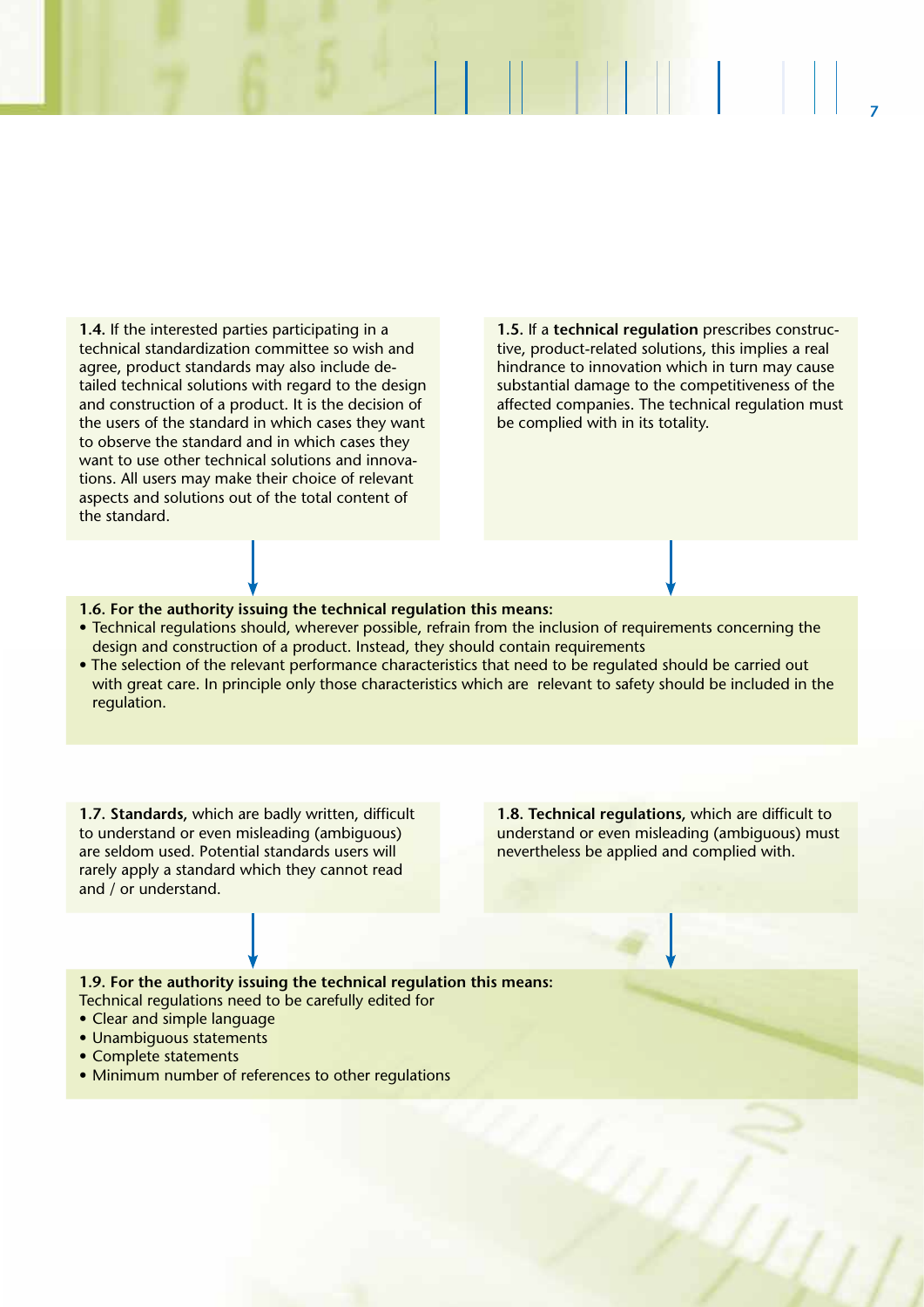# 2. Technical regulations and standards from the point of view of the state and its authorities

**2.1. Technical regulations** aim to achieve the protection of human beings, animals and the environment against dangers and negative influence of all kinds. Many technical regulations deal with safety at the work place, the protection of consumers against dangerous products and the general health of human beings and animals. A further possible objective of technical regulations is the regulation of market issues in the case of market failure. If the play of forces between market actors leads to the significantly unequal treatment of one or several parties, the issue of adequate technical regulations may help to establish a "level playing field" for fair competition and ensure access to justice for all players. However, the main focus of technical regulations is definitely on the safety – and not the quality – of products (including foodstuffs and services), plants, installations and constructions of all kinds.

**2.2. Standardization** is an instrument for optimization, which was originally developed by and for manufacturers, for the benefit of manufacturers and their clients. Nowadays, standards are used not only by all the economic actors but by practically all organised groups of civil society as well as the state and its authorities. Standards are agreements between all relevant interest groups, to their own benefit. The establishment of these agreements in technical standardization committees is based on the consensus of all participants.

The subjects of standardization are as varied as the user groups of standards: standardization in the context of recognised standardization bodies follows the needs of the interested parties. The aims and objectives of standardization are manifold, too. And they include the aim of contributing to the safety of the respective subject of standardization. However, it would not be correct to say that this is the main aim of standardization.

- **2.3. For the authority issuing the technical regulation this means:**
- As the aims and objectives which were pursued with a certain standard may be very different from the protection oriented objective of the authority, it is seldom adequate and useful to simply "rename" a standard as a technical regulation.
- The first step towards the elaboration of technical regulations for a certain sector should be to examine the necessity for state intervention – and not to take stock of the already existing standards.
- The decision to integrate an existing standard into a technical regulation, for example by means of reference to the standard, should only be taken after the determination of the compatibility of the objectives pursued by the regulation and the standard.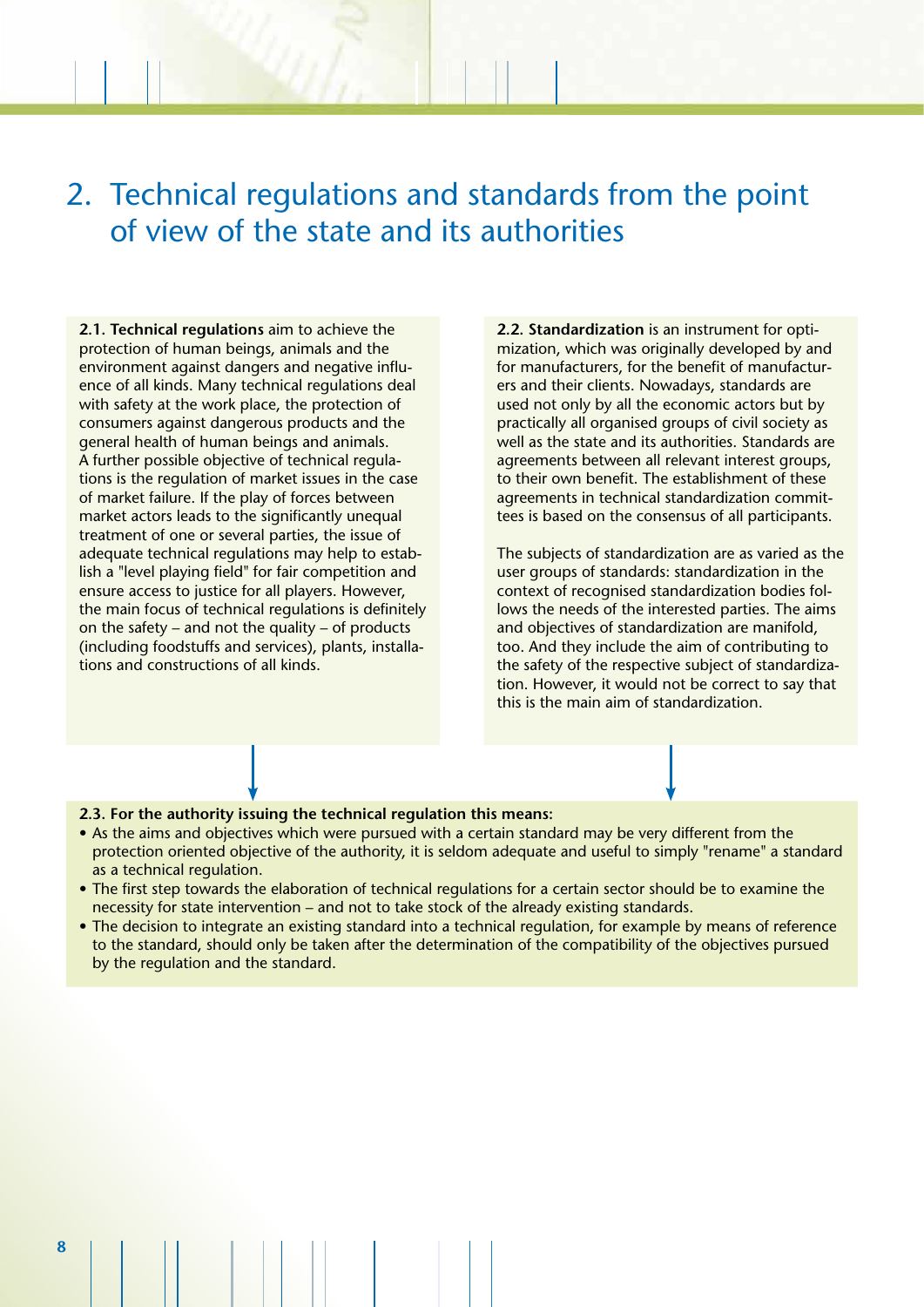**2.4.** The responsibility for the elaboration and issuing of **technical regulations** lies with the state and its competent authorities. Technical regulations are part of the total collection of legal norms of a country or a region. The enforcement of technical regulations, too, is the sole responsibility of the state and its authorities.

Ultimately, these tasks are embodied in the Constitution of each state. How the tasks are to be accomplished is the sovereign decision of each state. **2.5.** The responsibility for the production and publication of **standards** lies with the recognised standards bodies. The steering councils of these organisations, often private, are – in accordance with international rules and practice – made up of representatives of all the interested parties, including the state.

**9**

The standardization process follows internationally agreed and recognised principles such as openness, consensus and transparency.

#### **2.6. For the authority issuing the technical regulation this means:**

- There is no doubt that it is possible and useful to delegate certain tasks in connection with the elaboration of technical regulations to Non-Governmental Organisations or "Non-Authorities". A standards body may for instance receive a mandate to prepare standards which will be complementary to technical regulations. Or the authority may decide to integrate existing standards into technical legislation by means of reference to these standards. However, due to the responsibilities mentioned above, it is the chief duty of the authority to remain in absolute control as "master of the procedure" at all times and to refrain from the delegation of legislative competence to unauthorized parties and circles – without constitutional and democratic legitimacy.
- As mentioned above, the way in which a state fulfils its regulatory tasks cannot be prescribed regionally or internationally. There are many good reasons, however, to study and where possible adopt tried and tested international practices described and published by organisations such as the Organisation for Economic Co-operation and Development (OECD) under the heading "Good Regulatory Practice" (GRP).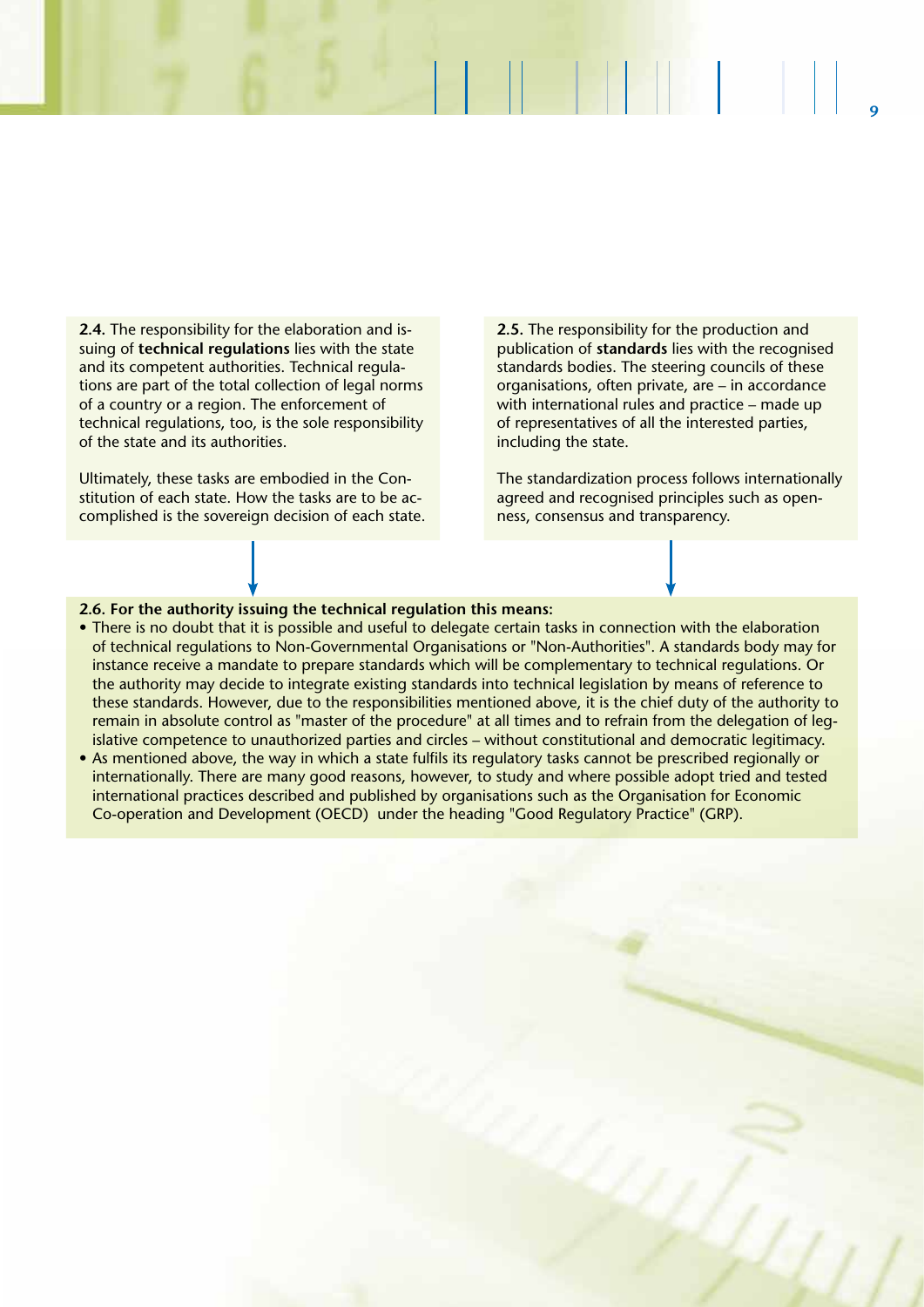# 3. Reference to standards in technical regulations

### 3.1. Why?

The adequate elaboration of technical regulations requires expertise in the most varied fields, which normally is not or not sufficiently available in state authorities. The legislator/ the specialised authority has the possibility to mobilise the required experts and bring them together in technical committees for the preparation of technical regulations. In many cases, however, this would constitute a duplication of the efforts of the national standards body, whose task is to organise and support the collaboration of exactly these experts – in technical committees for standardization. It is certainly much more efficient to take the results of technical standardization committees – the standards – and use them for the purposes of legislation. This use would include the different methods of incorporation – the word-for-word reproduction of a standard or excerpts of a standard in a regulation – and especially of reference to standards.

The method of incorporation embodies a very static form of the use of standards, which has turned out to be impractical in many cases and may even be the source of legal uncertainty. In contrast, the method of reference to standards offers significant advantages:

- The legislator can rely on recognised solutions and does not invest in the "reinvention of the wheel"
- The overall elaboration process is highly cost-effective
- The main characteristics of the standardization process consensus, openness, transparency often guarantee a high degree of acceptance of the technical regulation
- Good standards describe the state of the art.

### 3.2. How?

If the legislator decides to refer to standards for the purpose of technical regulation, he has the choice between the fundamentally different methods of the "exclusive" and the "indicative" reference. In addition, references may be "dated", or "undated". This differentiation becomes particularly relevant in the case of exclusive reference to standards.

### 3.2.1. Exclusive reference to standards

Through exclusive reference, the standard becomes part of the technical regulation. Compliance with the standard becomes mandatory. There are no alternative options to demonstrate compliance with the technical regulation.

### **Dated reference**

In the case of a dated reference, the technical regulation contains the number, title and date of the referenced standard. As a result of this, only this one version of the standard may be used for compliance purposes. The advantage of this method lies in its clarity and the resulting high degree of legal certainty. The legislator is "Master of the procedure", and decides which specifications are relevant for the purposes of the regulation. The users of the regulation know exactly with which standard(s) compliance is mandatory.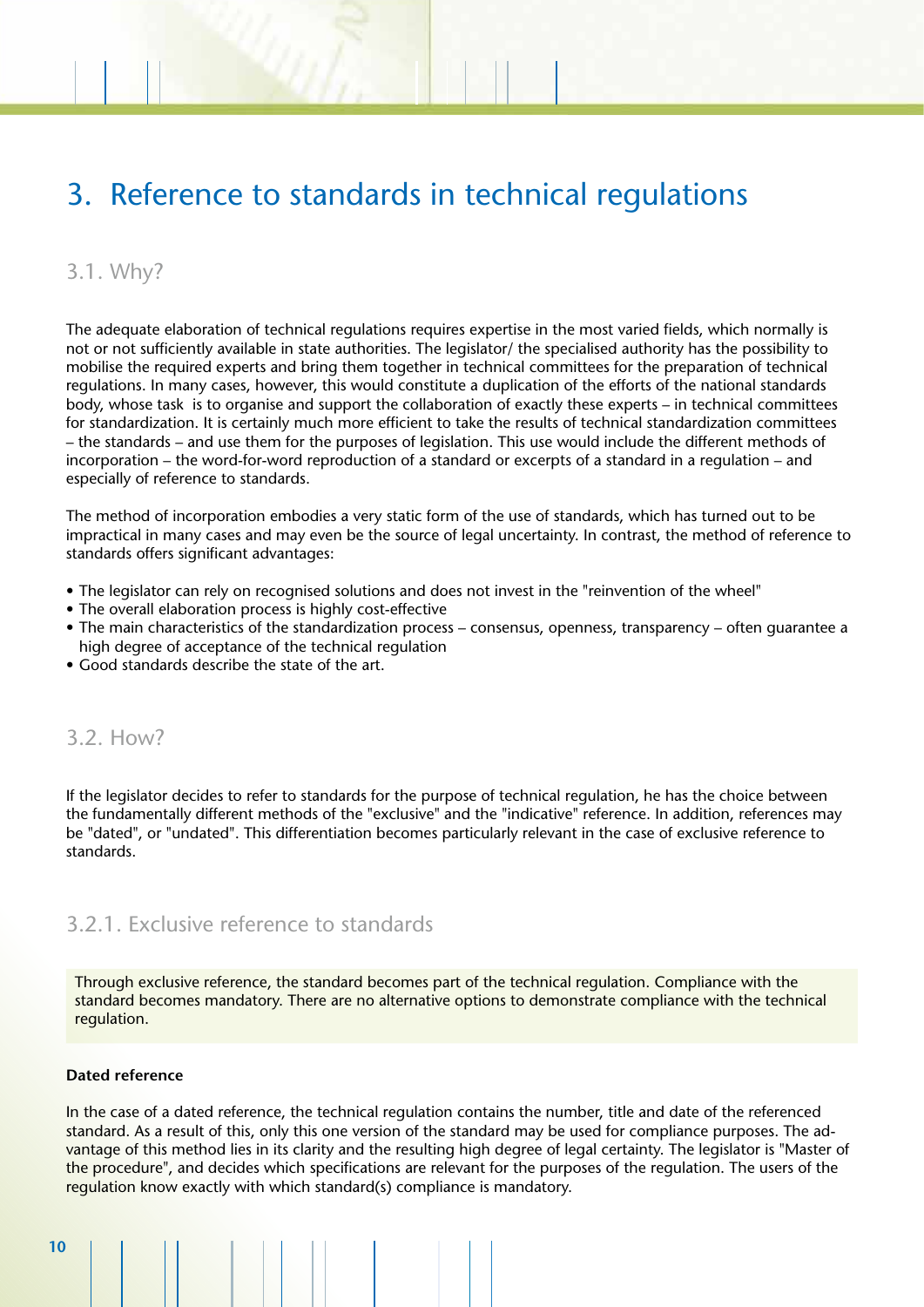Unfortunately, the disadvantage of the dated reference is just as clear: Every revision of the cited standard in order to adjust it to the state of the art must necessarily result in a revision of the technical regulation as well.

**11**

### **Undated reference**

**Direct reference to standards**

In the case of an undated reference, only the number and title of a standard are given, not the date. The result of this type of reference is that, at any given point in time, it will always be the current version of the standard which is cited to complete the regulation or to demonstrate compliance with the legal requirements. Every update/revision of the standard automatically brings about a revision of the entire regulatory construct (= regulation + standard).

Although the undated reference to standards seems to be a very flexible and efficient method, it holds substantial risks. After the first issue of the regulation all later versions of the referenced standard will automatically become part of technical legislation as well. In fact, this constitutes the delegation of legislative competence to technical standardization committees which may not have the capacity and certainly do not have the authority to carry out legislative tasks.

### **Mandatory** Application of standard **EXCLUSIVE** (demonstration of conformity always to the standard) **DATED** (only this version of standard) **INDICATIVE** (demonstration of conformity to standard, but other options allowed) **UNDATED** (this and all subsequent versions of standard) **Voluntary** Application of standard **Danger!** Unauthorised delegation of competence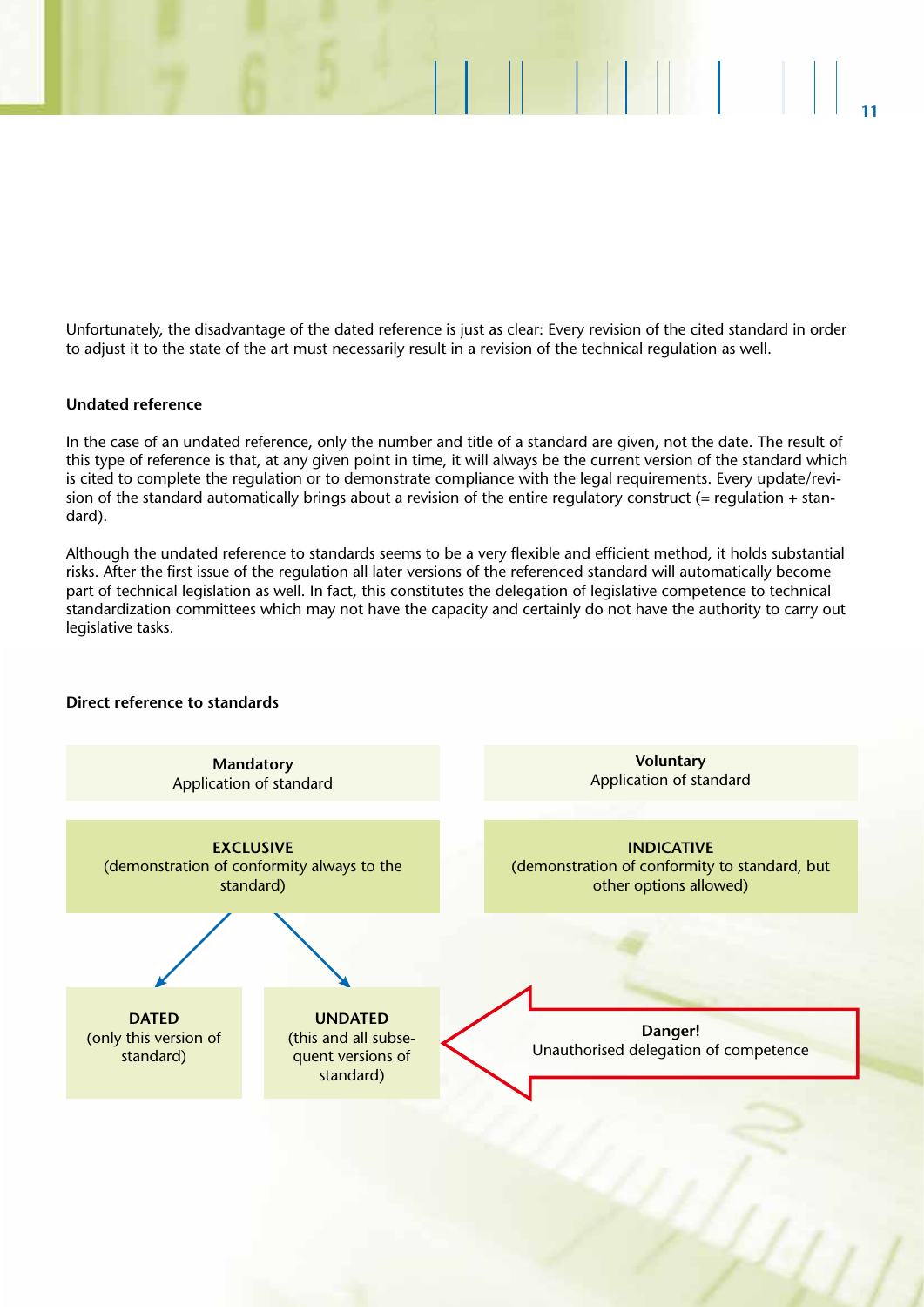### 3.2.2. Indicative reference to standards

In the case of indicative reference, the application of the standard is urgently recommended, but will always remain voluntary. The preferred type of demonstration of conformity with the regulation is by means of compliance with the requirements of the standard. However, other options are not excluded.

The method of indicative reference to standards is one of the central elements of the European "New Approach" to the harmonisation of technical regulations, standards and conformity assessment procedures. In accordance with this approach, harmonised technical regulations ("New Approach Directives") which are valid for all EU Member States, contain only few "essential requirements", especially with regard to the safety of products and the health of consumers. Technical solutions, which assist manufacturers in complying with the legal requirements, are offered in the form of harmonised European Standards which are referenced – indicatively – in the respective legal texts. Conformity to harmonised standards, whose application remains voluntary, automatically brings about a presumption on the part of the competent authorities of all the member states that the legal requirements are also complied with (The principle of "presumption of conformity").

## 3.3. Case example: Technical regulations and standards for bicycle helmets in the USA and Germany/Europe

### **USA**

Already in the 1980s accident statistics in the USA provided evidence of the significant health risks inherent to bicycle riding in street traffic, especially for children. The authors of a widely cited study, the results of which were published in 1989, came to the conclusion that bicycle riders wearing helmets had an 85 % reduction in their risk of head injury and an 88 % reduction in their risk of brain damage. Further studies producing very similar results followed in the early nineties.

In 1994 the legislator reacted by issuing the Bicycle Helmet Safety Act. The Act stipulated that, as of March 1995, all bicycle helmets placed on the USA market must comply with one of three existing standards:

- ANSI Z90.4-1984,
- SNELL B-90.
- ASTM F1447- 1993.

Until that moment, the application of these three standards, which – in the very heterogeneous and decentralised American standardization system – had been prepared by different standards-setting organisations, had been voluntary.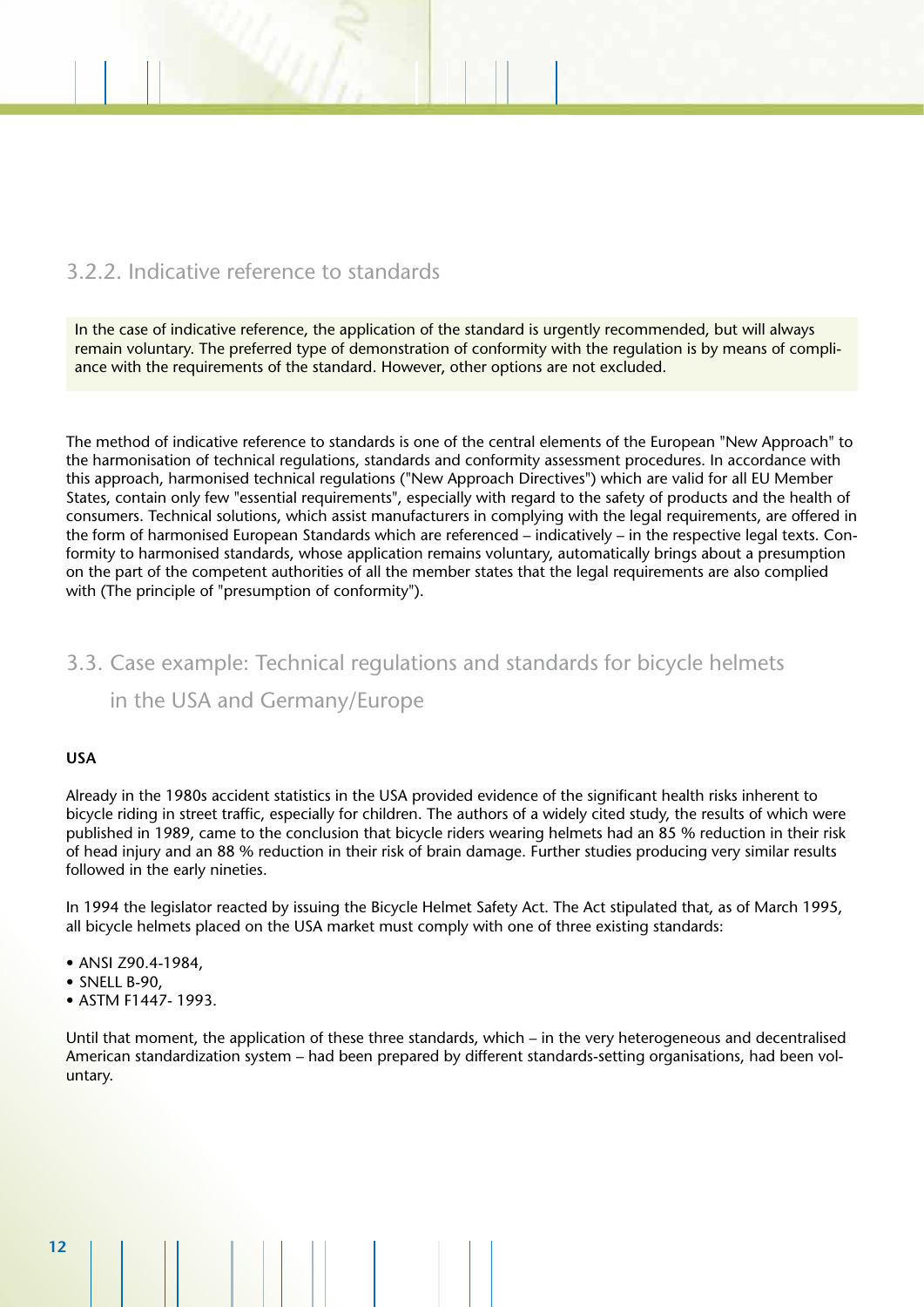The Bicycle Helmet Safety Act, however, declared the standards "interim mandatory standards" and rendered their application – or at least the application of one of the referenced standards – mandatory, for a certain transition phase. During this transition phase the "Consumer Product Safety Commission" was directed to initiate the following measures:

**13**

**ALLEN ANDERS** 

- Review the requirements of the interim standards described above and establish a final standard based on such requirements
- Include in the final standard a provision to protect against the risk of helmets coming off the heads of bicycle riders
- Include in the final standard provisions that address the risk of injury to children
- Include any additional provisions as appropriate

The definitive standard, CPSD 16 CFR Safety Standard for Bicycle Helmets, was published in 1998. Its application is mandatory – due to exclusive reference in the Bicycle Helmet Safety Act.

### **Germany/European Union**

Until 1997 DIN 33954 was the valid German standard for bicycle helmets. The application of this test standard, which was also used for granting the GS Mark for "Tested Safety" ("Geprüfte Sicherheit") was voluntary. The de facto mandatory character of the standard was very high though, due to the requirements of the German market. This DIN standard was based on the analysis of an obsolete manufacturing technology and no longer reflected the state of the art. Consumer protection organisations detected and made public the defects of the standard and, as a result, Bicycle Riders Associations and organizers of bicycle races began to oblige their members and participants to demonstrate that their helmets complied with the requirements of US American standards, which were deemed to be much more stringent and relevant.

In reaction, German helmet manufacturers established a technical committee with the German Institute for Standardization (DIN) with the purpose of developing a new national standard for bicycle helmets. Shortly after this, the European Commission launched the proposal for the elaboration of a European harmonisation Directive (a harmonised European technical regulation) on Personal Protective Equipment (PPE). Bicycle helmets were among the products and types of protective equipment to be regulated by the PPE Directive.

As the PPE Directive was intended to become a technical regulation based on the "New Approach", the regulation itself should only include general safety and health requirements. The detailed specifications and parameters for production and testing purposes were to be included in a harmonised European standard. The German technical committee was now converted into a "mirror committee" to the relevant European standardization committee and German experts collaborated with their colleagues from other member states to jointly produce the European standard EN 1078 "Helmets for bicycle riders and users of skateboards and roller skates". The German version DIN EN 1078 entered into force in 1997.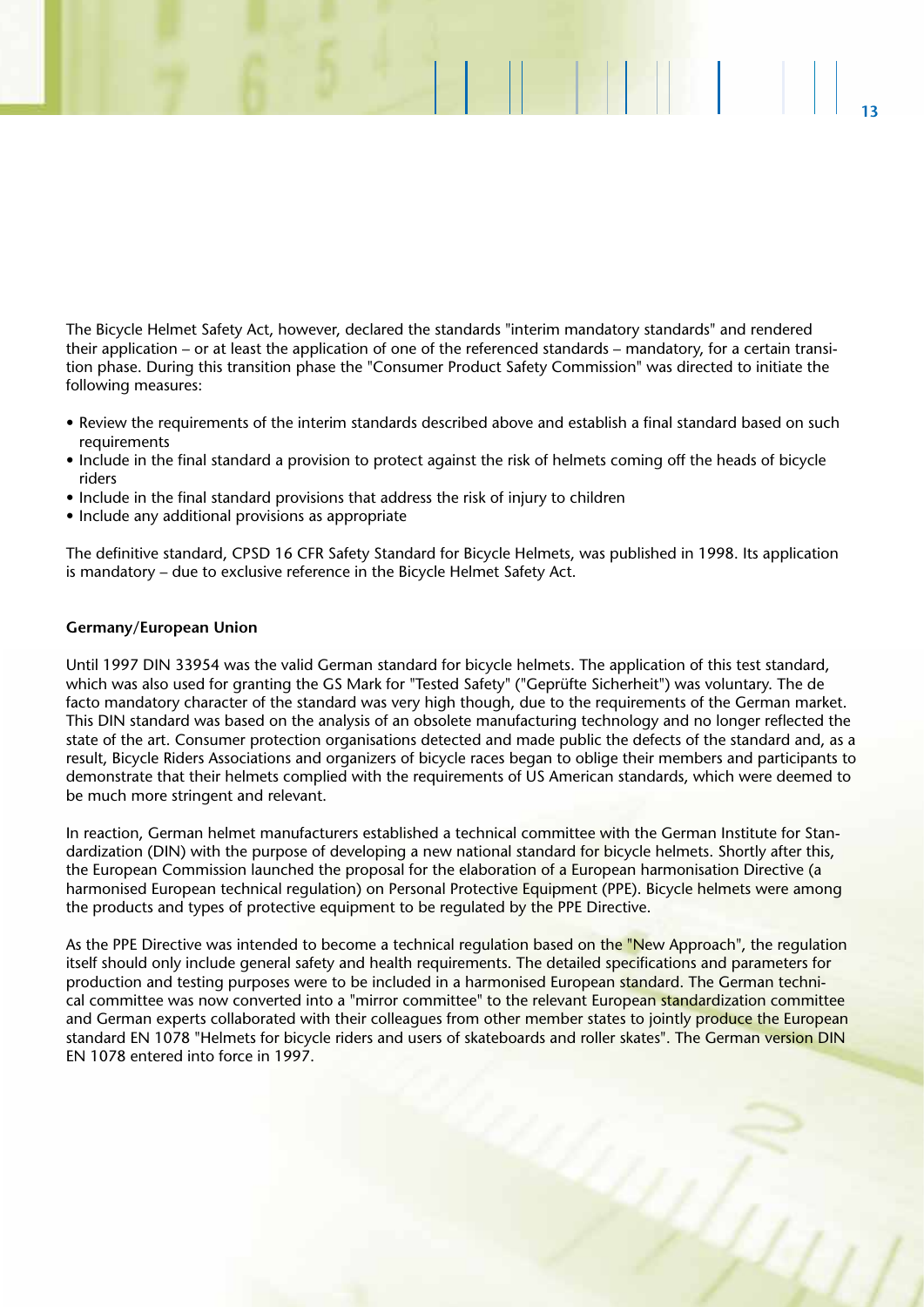DIN EN 1078:1997 is a voluntary standard. However:

- The indicative reference to this standard in the European Directive
- The publication of this reference in the Official Journal of the European Communities that the official presumption that a product in conformity with the harmonised standard also fulfils the legal requirements of the Directive
- The simplified conformity assessment procedure for products complying with the harmonised standard

guarantee a very high degree of application of the standard. At the same time, the manufacturer's right to choose alternative means for the demonstration of conformity to the general legal requirements remains unaffected.

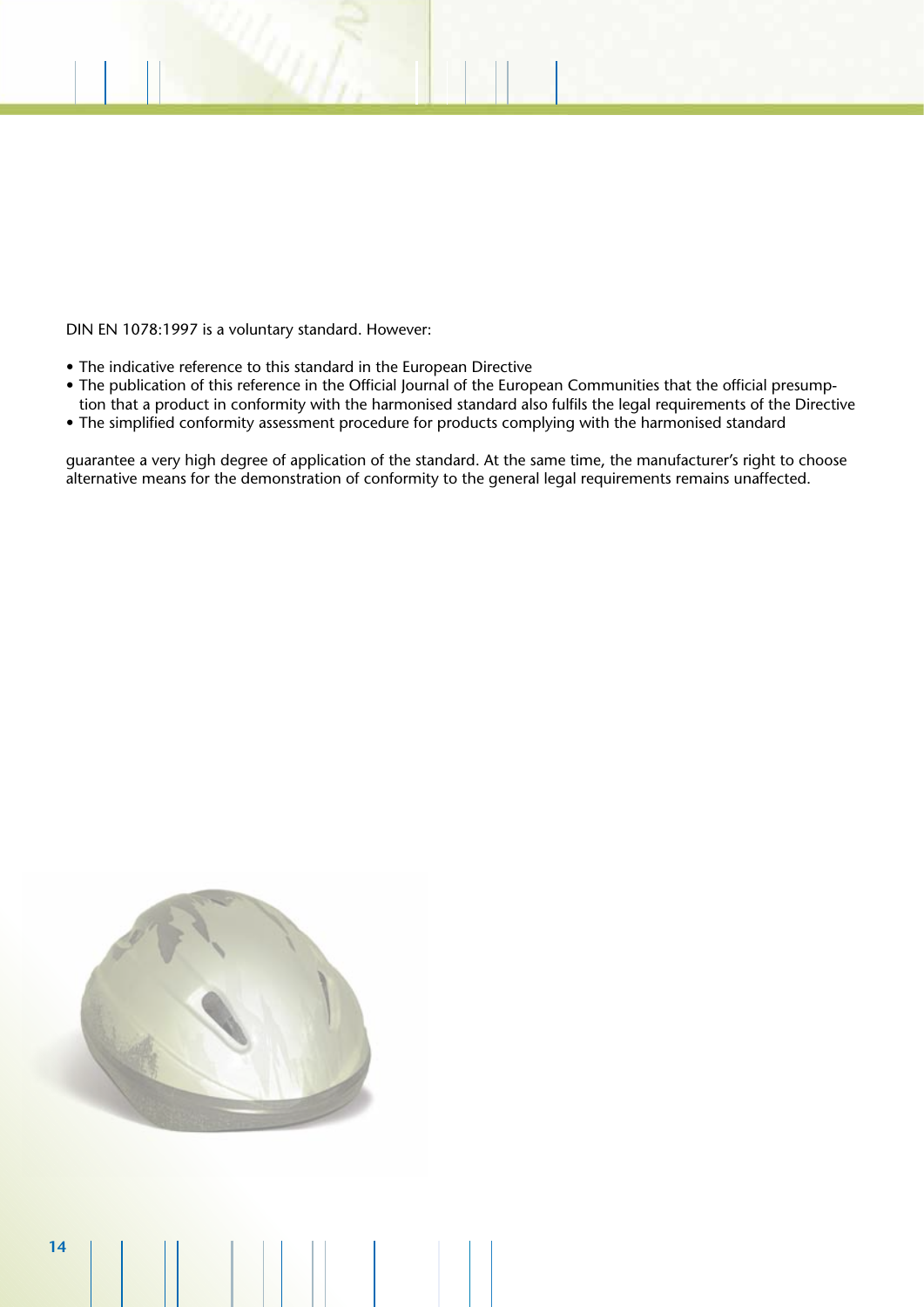# 4. Guiding questions for the preparation of technical regulations

| <b>Questions</b> |                                                                                                                                                                                                                                                                                                                                                                                        | <b>Remarks</b>                                                                                                                                 |
|------------------|----------------------------------------------------------------------------------------------------------------------------------------------------------------------------------------------------------------------------------------------------------------------------------------------------------------------------------------------------------------------------------------|------------------------------------------------------------------------------------------------------------------------------------------------|
|                  | 1. What is the problem?<br>Who identified the problem?<br>Do we already have a detailed description of the problem?                                                                                                                                                                                                                                                                    |                                                                                                                                                |
|                  | 2. Who is responsible for the solution to this problem?<br>Who should be responsible?                                                                                                                                                                                                                                                                                                  |                                                                                                                                                |
|                  | <b>Start of the Regulatory Impact Analysis</b>                                                                                                                                                                                                                                                                                                                                         |                                                                                                                                                |
|                  | 3. Do we need a technical regulation in order to solve the problem?<br>How urgent is the problem?<br>What type of risks are we talking about?<br>Do we have any documented results of a risk analysis?<br>Is it necessary to carry out our own risk analysis/to direct somebody to<br>carry out a risk analysis?<br>Do we already know the most important actors who can contribute to | Standards?<br>Other voluntary measures by<br>economic actors?<br>Awareness raising? Education,<br>information?<br>Economic and tax incentives? |
|                  | the solution?<br>Do we know the most important affected parties?                                                                                                                                                                                                                                                                                                                       |                                                                                                                                                |
|                  | Yes, we need a technical regulation                                                                                                                                                                                                                                                                                                                                                    |                                                                                                                                                |
|                  | a. What are the aims and objectives of the technical regulation?<br>Do we have a detailed description of the aims and objectives?                                                                                                                                                                                                                                                      | Are the objectives in accordance<br>with WTO TBT requirements?                                                                                 |
|                  | 4. Can we already make a decision concerning the adequate<br>elaboration procedure for the technical regulation?<br>To what degree should the procedure be consensus-based?<br>Number and frequency of consultations?<br>Should we set up an experts group?<br>Who will prepare the draft?                                                                                             |                                                                                                                                                |
|                  | 5. Is there an International Standard or a national adoption of an Inter-<br>national Standard on which we could base the technical regulation?<br>Any research results available yet?<br>Are we collaborating with the national standards body?                                                                                                                                       | <b>WTO TBT Agreement</b>                                                                                                                       |
| a.               | If yes, is the relevant International Standard suitable for application<br>under our specific national conditions?<br>Geographical/ geological conditions?<br>Climate?<br>Technical/ technological feasibility?                                                                                                                                                                        | <b>WTO TBT Agreement</b>                                                                                                                       |

 $\mathcal{U}$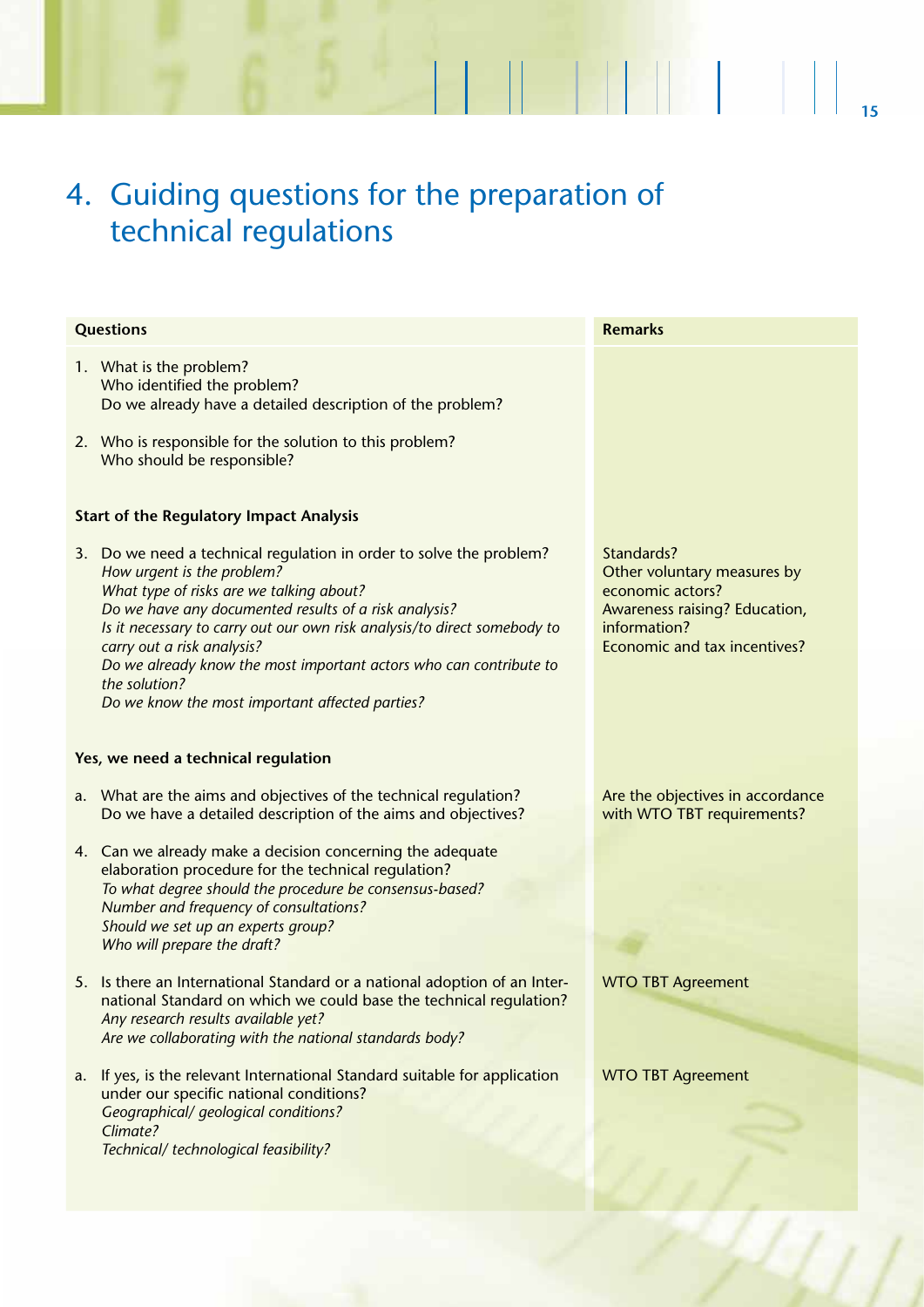| <b>Questions</b> |                                                                                                                                                                                                       | <b>Remarks</b>                                                                                                                                                  |
|------------------|-------------------------------------------------------------------------------------------------------------------------------------------------------------------------------------------------------|-----------------------------------------------------------------------------------------------------------------------------------------------------------------|
|                  | b. If no, is there a national standard (not identical or equivalent to an<br>International Standard) on which we could base the technical regula-<br>tion?                                            |                                                                                                                                                                 |
|                  | c. Are there any regional standards or foreign national standards on<br>which we could base the technical regulation?                                                                                 |                                                                                                                                                                 |
|                  | 6. Are there any foreign technical regulations addressing similar<br>problems?                                                                                                                        |                                                                                                                                                                 |
|                  | 7. Would it make sense to use the existing standardization<br>infrastructure for the preparation of a new standard?                                                                                   |                                                                                                                                                                 |
|                  | a. Should the new standard be prepared as a (sub)regional or a<br>national standard?                                                                                                                  |                                                                                                                                                                 |
|                  | b. Should the standards organisation preparing the standard receive<br>an official mandate for this task?                                                                                             |                                                                                                                                                                 |
|                  | c. Should the standards organisation preparing the standard receive<br>financial support for this task?                                                                                               |                                                                                                                                                                 |
|                  | 8. In exactly what way do we want to use the standard in combination<br>with the technical regulation?                                                                                                |                                                                                                                                                                 |
| a.               | Incorporation of the standard into the regulation?                                                                                                                                                    | Copyright!                                                                                                                                                      |
|                  | b. Reference to the standard?<br><b>Exclusive reference?</b><br>Indicative reference?<br>Dated reference?<br><b>Undated reference?</b>                                                                | Availability of the standards?                                                                                                                                  |
|                  | 9. If we decide to reference the standard in legislation, how will the<br>responsibilities for the revision of the standard and the review of the<br>technical regulation be allocated and organised? | Need to avoid parallel rules (up-<br>dated voluntary standard versus<br>obsolete "mandatory standard")<br>Cooperation between authorities<br>and standards body |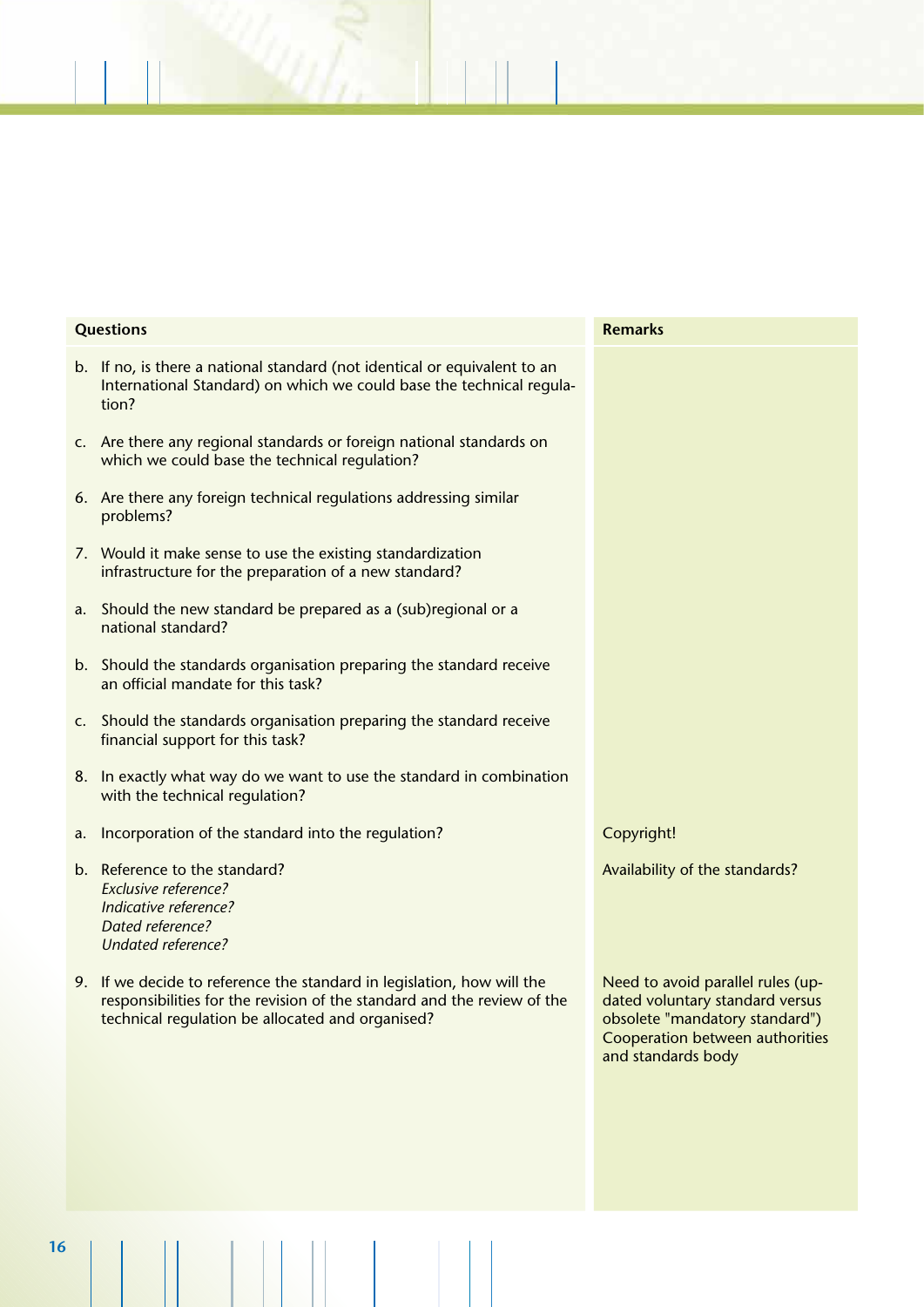| <b>Questions</b>                                                                                                                                                                                                                    | <b>Remarks</b> |
|-------------------------------------------------------------------------------------------------------------------------------------------------------------------------------------------------------------------------------------|----------------|
| 10. If no adequate standards or regulations are available yet, or in case<br>we doubt the adequacy of the existing standards or regulations, do<br>we see the necessity to carry out own studies, examinations, tests,<br>analyses? |                |
| a. If yes, which authority or (scientific) institution could carry out the<br>required studies?                                                                                                                                     |                |
| b. Should these studies also include product and/ or materials testing?                                                                                                                                                             |                |
| c. If yes, which laboratories would be competent to carry out the<br>required tests?                                                                                                                                                |                |
| d. Should these laboratories be internationally accredited?                                                                                                                                                                         |                |
| <b>Compliance with legal requirements</b>                                                                                                                                                                                           |                |
| 11. How do we ensure that the legal requirements are complied with?                                                                                                                                                                 |                |
| 12. Which parties will be affected by the regulation and how exactly will<br>they be affected?                                                                                                                                      |                |
| 13. How do we ensure that the legal requirements are sufficiently known<br>to and understood by all the affected parties?                                                                                                           |                |
| 14. How do we create incentives for the affected parties to comply with<br>the legal requirements?                                                                                                                                  |                |
| 15. How do we ensure that the affected parties are capable of com-<br>pliance?                                                                                                                                                      |                |
| 16. Does compliance to the regulation confront the affected enterprises<br>with problems of a technical or technological nature?                                                                                                    |                |
| a. Do we have a sufficient number of national bodies which can offer<br>the required testing, analysis, inspection and calibration services?                                                                                        |                |
| b. Do we see possibilities to support the affected micro, small and<br>medium-sized enterprises in their compliance efforts by means<br>of education and training activities?                                                       |                |
|                                                                                                                                                                                                                                     |                |
|                                                                                                                                                                                                                                     |                |

**17**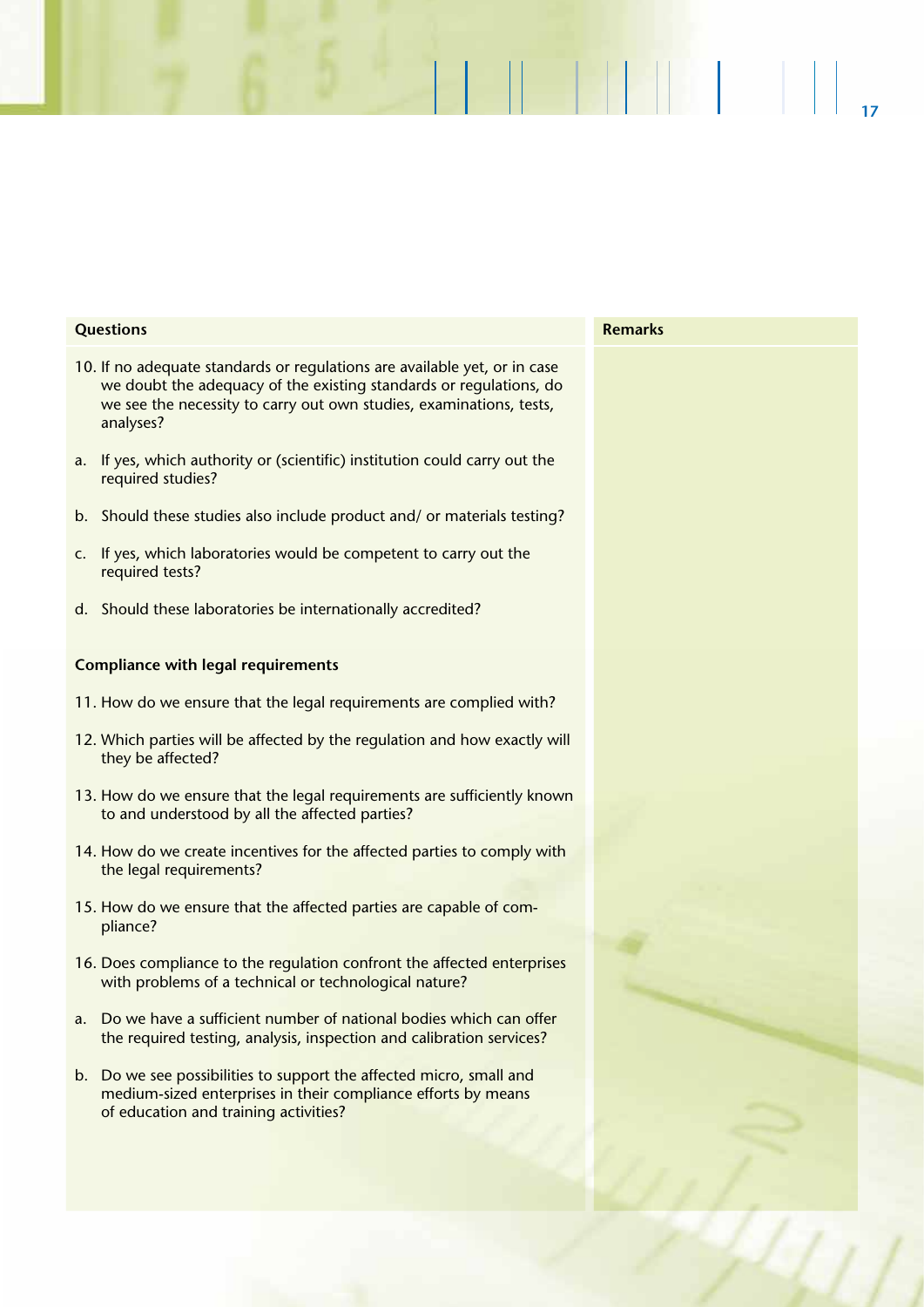| <b>Questions</b>                                                                                                                        | <b>Remarks</b> |
|-----------------------------------------------------------------------------------------------------------------------------------------|----------------|
| 17. Does compliance to the regulation confront the affected enterprises<br>with problems of a financial nature?                         |                |
| Do we see possibilities for financial support to the affected micro,<br>a.<br>small and medium-sized enterprises?                       |                |
| <b>Enforcement of the technical regulation</b>                                                                                          |                |
| 18. Which conformity assessment procedure(s) will the regulation fore-<br>see?                                                          |                |
| 19. Which bodies will be authorised to carry out the conformity assess-<br>ment procedure(s)?                                           |                |
| What are the criteria for the authorised bodies?<br>a.                                                                                  |                |
| Who assesses and confirms the competence of the authorised<br>b.<br>bodies?                                                             |                |
| c. What is the role of accreditation?                                                                                                   |                |
| 20. Will a product marking scheme be introduced?                                                                                        |                |
| 21. Are there any explicit arrangements for the recognition of foreign<br>test results and certificates?                                |                |
| 22. Are there any explicit arrangements for market surveillance on the<br>basis of the regulation?                                      |                |
| Will there be a clear separation between conformity assessment (pre-<br>a.<br>market) and market surveillance (post-market) activities? |                |
| b. Have the responsibilities for market surveillance been allocated in a<br>clear and unambiguous manner?                               |                |
| c. Have we planned and can we mobilise adequate human, technical<br>and financial resources for market surveillance?                    |                |
|                                                                                                                                         |                |
|                                                                                                                                         |                |
|                                                                                                                                         |                |
|                                                                                                                                         |                |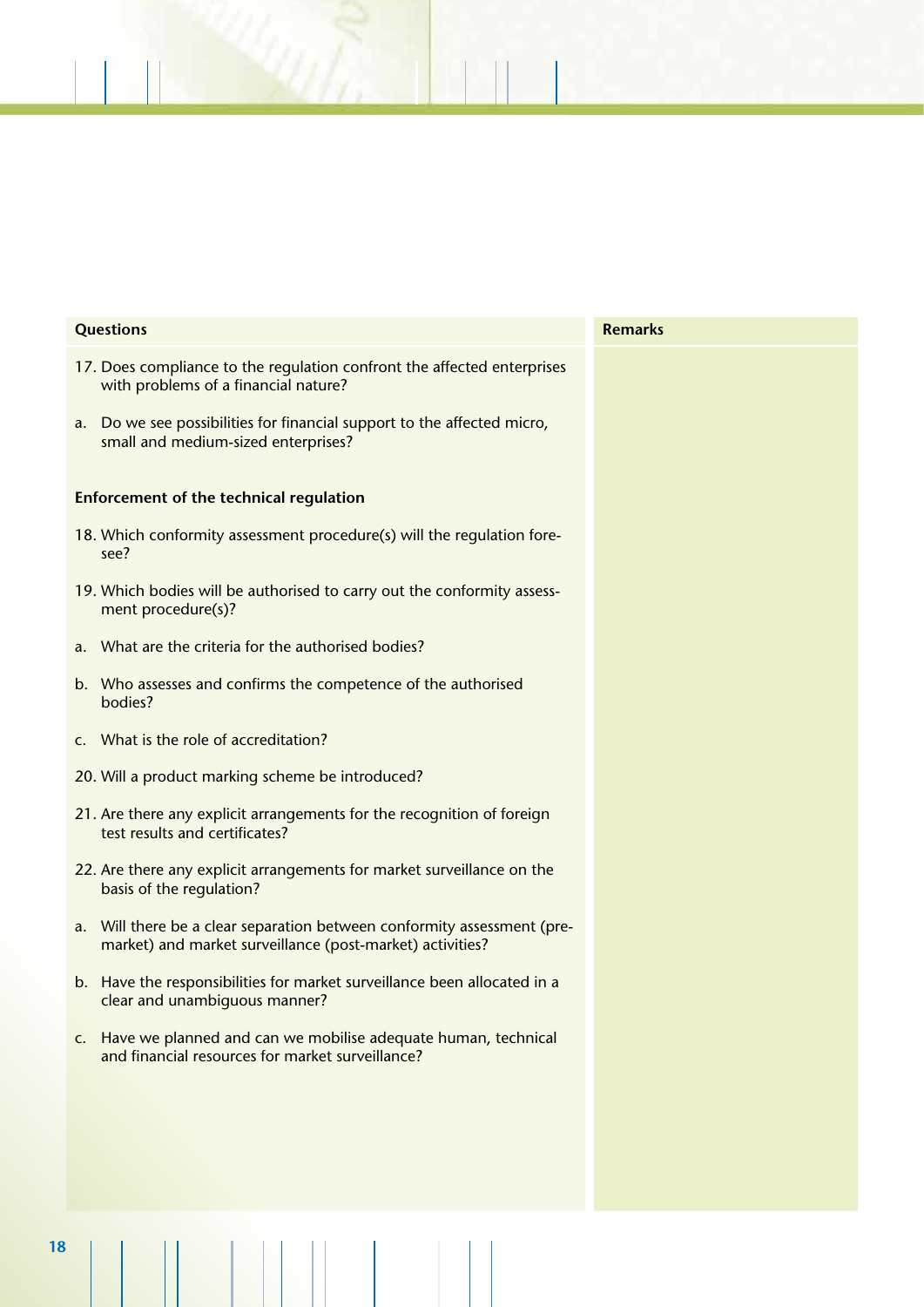# 5. Regulatory Impact Assessments

A Regulatory Impact Assessment (RIA) is a policy instrument for the determination and assessment of the impact of a proposed regulation, with regard to its cost, benefit and adverse effects.

Worldwide, a rapidly growing number of countries have introduced the obligation to carry out an RIA for different kinds of regulations – especially for proposed technical regulations.

It is important to note, however, that not every planned and proposed technical regulation automatically requires a complete RIA. Such a complete assessment is a complex and extremely costly exercise, which is time-consuming and requires the deployment of various experts. Thus, the compulsory introduction of a full RIA for every proposed technical regulation would significantly slow down the work of the authorities and its own costs would outweigh the benefits. On the contrary, it is recommended to define and describe different types of RIA, varying in stringency and required investment of resources, to be applied in relation to the expected impact of the proposed regulation.

The consultation of selected potentially affected parties is an important element of every RIA. The RIA provides the structure for discussion papers and the results of the discussions/ consultations are fed into the RIA process.

A useful description of the RIA approach applied in the United Kingdom can be found on the website of the Department for Business Enterprise & Regulatory Reform: http://www.berr.gov.uk/whatwedo/bre/consultation-guidance/page44477.html

### **A full RIA should contain at least the following components:**

### *Purpose and intended effect*

#### *Risk analysis*

*Target group analysis* 

- *• Which target groups will be affected by the technical regulation and to what degree?*
- *• Will certain target groups be affected in a disproportionate way? (For instance micro, small and medium-sized enterprises?)*
- *• Will it be necessary to provide relief to certain parties?*

#### *Options*

*• What are the alternatives to a technical regulation?*

#### *Cost-benefit analysis*

- *• Do the benefits of the regulation justify the total costs of the regulatory exercise?*
- *• Identify and, wherever possible, quantify costs to the Government, to the specialised authorities involved in the process, to the economic actors, to consumers.*
- *• Also identify indirect costs*

M I L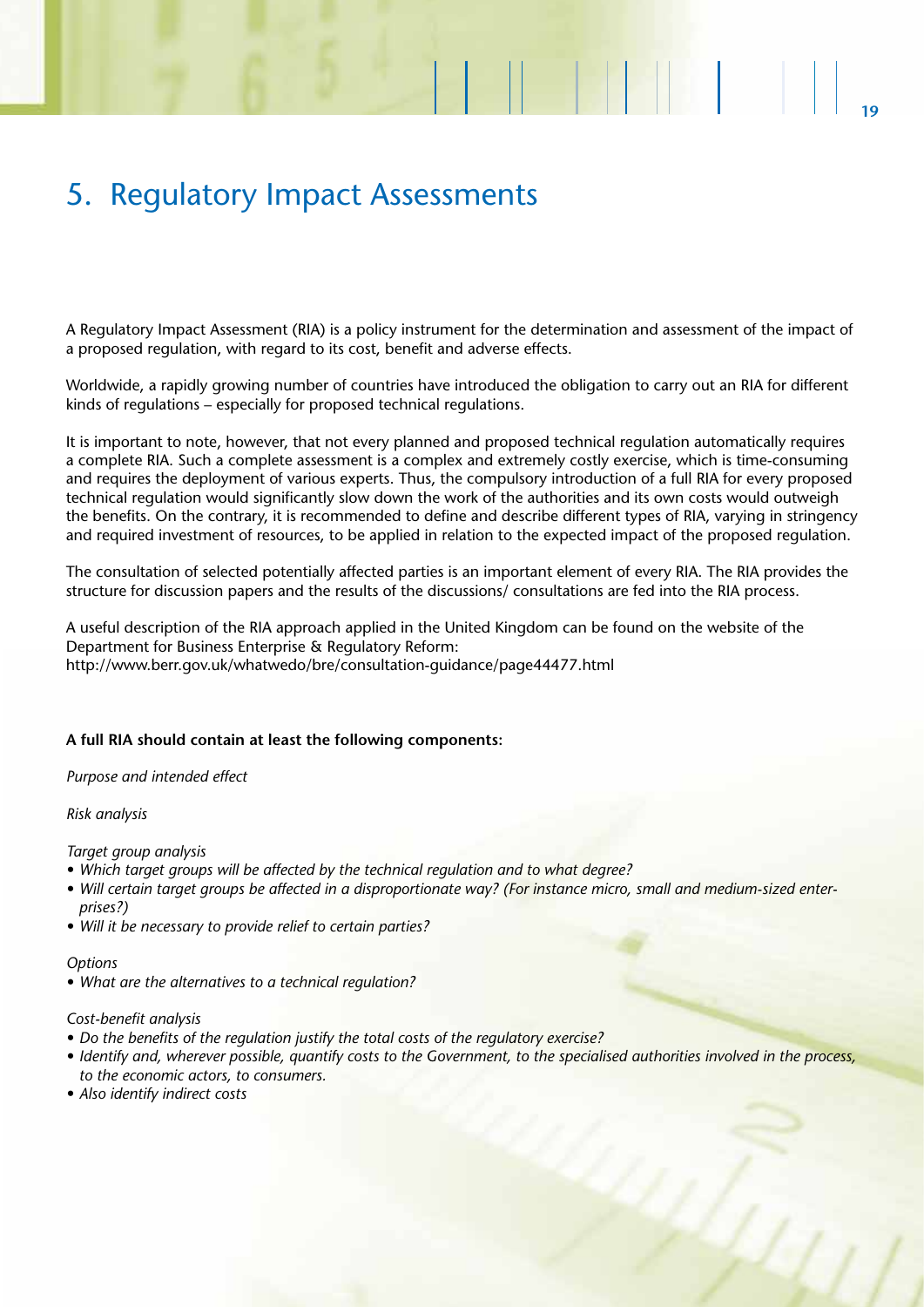*• Identify and quantify (if possible) costs for alternative options*

### *Feasibility studies*

- *• Will the primarily affected economic parties be able, from a technical and economic point of view, to comply with the requirements of the technical regulation?*
- *• Will supportive technological measures be required and possible?*
- *• Is the total investment on the part of the respective affected parties still justified?*
- Are the implementation costs on the part of the affected parties still acceptable against the background of their overall *regulatory burden?*

### *Compatibility checks*

- *• Is the regulation compatible with existing national legislation?*
- *• Will it be necessary to withdraw or amend other national regulations?*
- *• Is the regulation compatible with regional and international treaties and agreements?*

Finally, after all decisions related to the contents of the technical regulation have been taken and the corresponding provisions have been formulated, a seemingly minor type of examination should not be forgotten:

*Editorial examination:*

- *• Does the legal text use simple and clear language?*
- *• Does the document have a clear structure?*
- *• Are all provisions formulated in a clear and unambiguous manner and are they free of contradictions?*
- *• Are all key terms defined?*
- *• Are all definitions recognised and agreed both nationally and internationally?*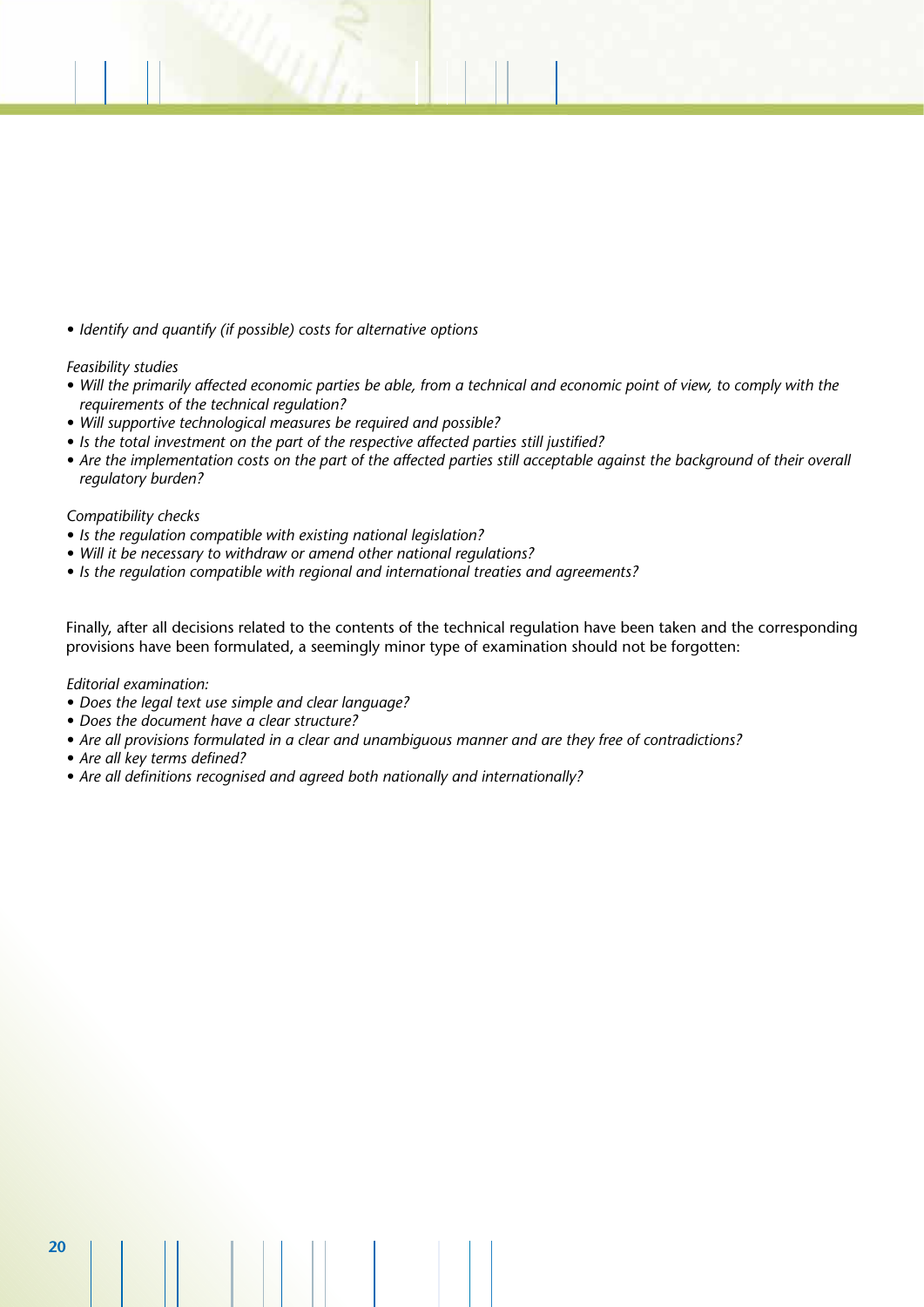# 6. The enforcement of technical regulations by means of effective market surveillance

**21**

MH 1

### 6.1. Principles

The elaboration and issue of technical regulations brings about the task and responsibility on the part of the competent authorities to ensure that the regulation's requirements are actually fulfilled by all economic actors. The authorities may carry out this task either before (conformity assessment) or after (market surveillance) the products are placed on the market. A combination of the two types of inspection is also possible and – as conformity assessment seldom consists of 100 % product tests – even necessary.

As a general principle, testing laboratories, which are authorised to carry out conformity assessment to certain technical regulations, should not be entrusted with market surveillance tasks in the same field. In order to avoid conflicts of interest, conformity assessment and market surveillance tasks should be clearly separated. If testing laboratories and market surveillance authorities report to the same central authority (e.g. the Ministry of Industry) the different areas of responsibility should be organised in such a way that conflicts of interest need not arise.

The primary objective of market surveillance is the protection of all citizens. Beyond this, it is of great significance to the interests of market players, as an instrument against unfair competition practices. Market surveillance is a state task, and the final responsibility must always lie with the public authorities. In no other way can the required impartiality and legitimacy in enforcement be achieved and the risk of conflicts of interest reduced to the minimum.

Market surveillance authorities should dispose of the necessary resources to carry out their tasks in an effective way: monitor the market, initiate corrective action in the case of non-compliance and enforce conformity. In terms of human resources the authority should be able to rely on an adequate number of qualified and experienced employees adhering to high professional and ethical standards.

In order to guarantee the quality and reliability of their work, the authorised conformity assessment bodies should preferably fulfil the criteria of the relevant international standards – such as for instance ISO/ IEC 17025 on "General requirements for the competence of calibration and testing laboratories".

The surveillance authority should be independent and perform its tasks in an impartial and non-discriminating manner. And finally, it should always observe the principle of proportionality, meaning for instance that any corrective action taken should correspond to the degree of risk and/or the nature of the detected non-conformity and not be more stringent and trade-restrictive than necessary.

It is in the nature of things that resources for market surveillance are extremely scarce. The state protection task is very costly and does not produce any substantial revenues. The well-intended market actors who already spend a lot of money on own testing and independent third-party inspections, must not be burdened again and cannot be asked to pay for market surveillance as well. Thus, in the interest of efficient market surveillance, the available resources should be concentrated and deployed especially in higher risk areas, in fields with above-average nonconformity rates and in other areas of special interest. In this connection, statistics should be kept and evaluated and simple risk assessment procedures be applied.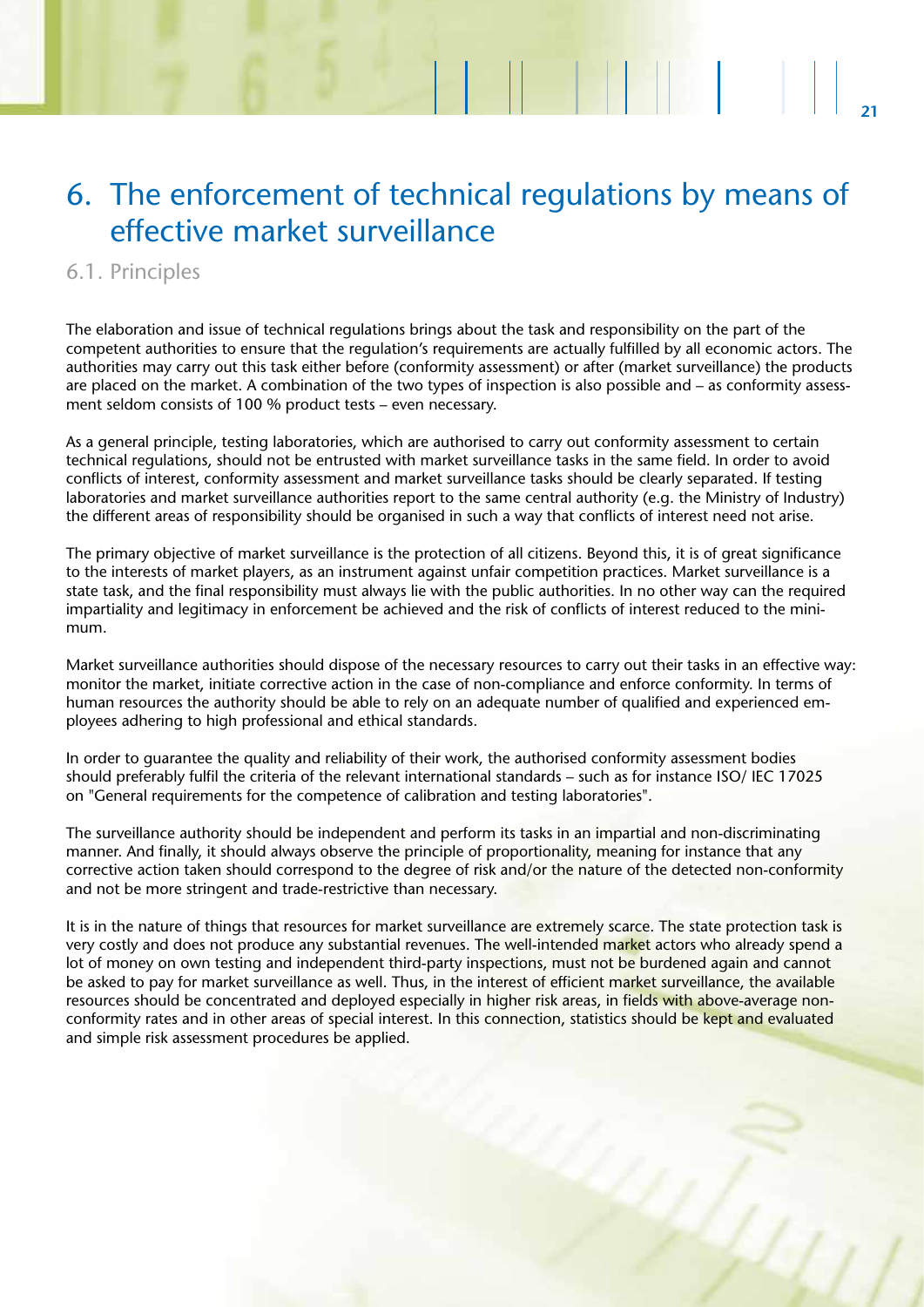In order to effectively monitor products in the market, market surveillance authorities should have adequate powers and resources to carry out the following activities and tasks:

- Conduct regular visits to trading, industrial and warehousing premises;
- Where relevant, conduct regular visits to work places and other industrial premises where technical products, plants and installations are put into use;
- Arrange for random checks and on-site inspections;
- Take product samples and submit them to examinations and tests
- Demand economic actors to submit all necessary product-related information

In principle, market surveillance cannot take place during the design and production phase. It only starts after the product has been placed on the market. Nevertheless, it is important for the surveillance authority to have the right to carry out checks and examinations on the production site, in order to determine if a detected non-conformity is of a systematic nature. It is also very useful to monitor relatively high-risk products such as machinery at trade fairs and exhibitions, in order to get a good overview of the market and an early opportunity for preventive educational measures.

In the event of the detection of non-conforming products, the authorities must order and enforce corrective action. In the interest of the protection of all citizens, the authorities should have all the necessary powers to take drastic action where required, including product withdrawal from the market, product recall from the consumer or even destruction of the product. The adequate type of corrective action should, however, be determined with a lot of care and instinct, depending on the seriousness and the risk potential of the non-conformity.

Experience has shown that pure "market policing" by the surveillance authorities seldom produces any positive and sustainable results. It is certainly much more promising and effective to combine, wherever possible, stringent and consistent market monitoring with a cooperative approach to corrective action.

Market surveillance is an element of consumer protection in the wider sense. Surveillance authorities and consumer protection organisations should have a mutual interest in functioning and transparent cooperation: the authorities can benefit from the private associations' proximity to consumers to receive early and first-hand information about potential dangers in connection with consumer products. Private consumer organisations will benefit from technical data, which can be provided by the authorities. And finally, without effective cooperation between authorities and private associations, neither of them will be able to contribute to the gradual increase of confidence in the effectiveness of the applied product safety policies and mechanisms.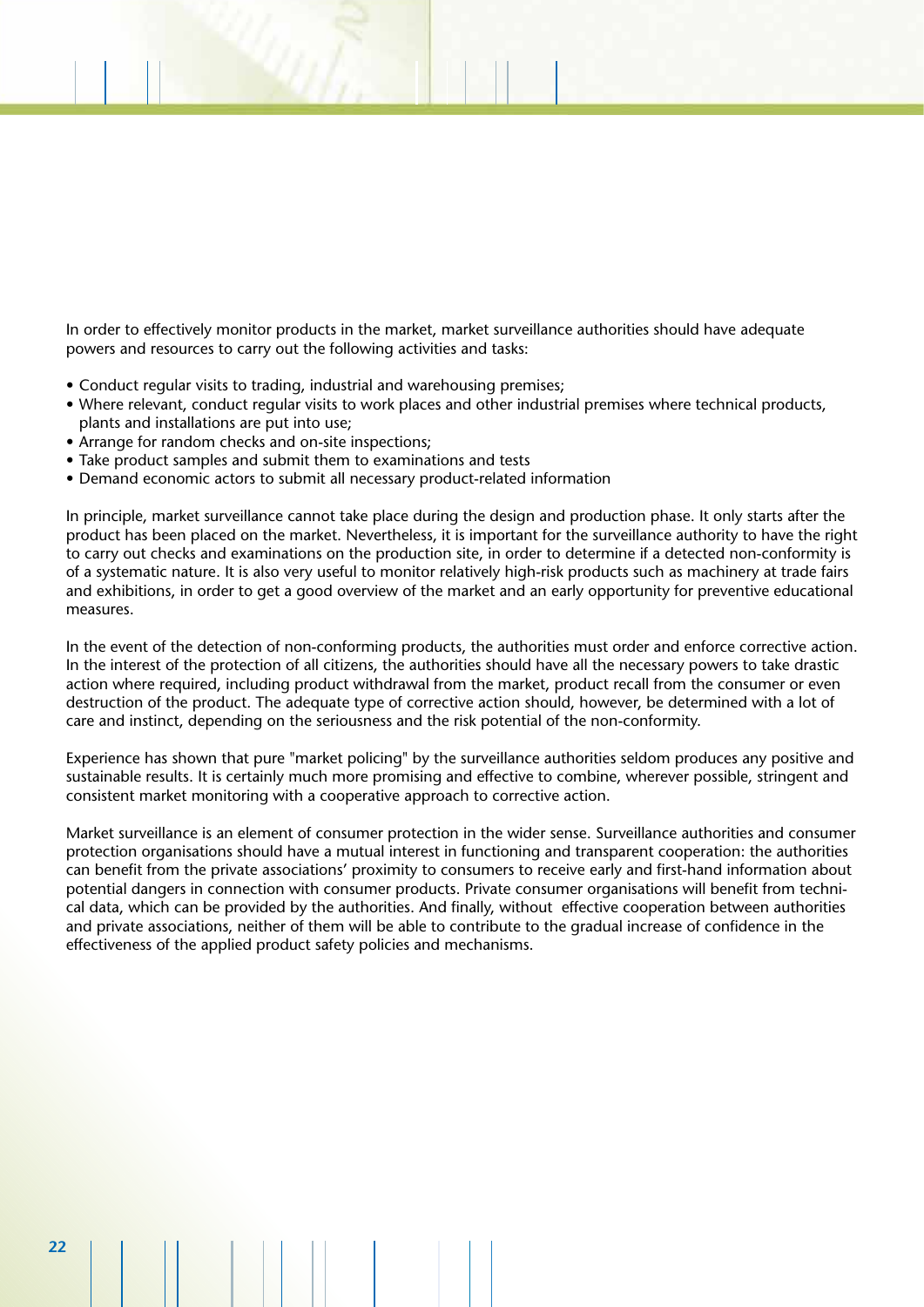### 6.2 Effective market surveillance: Critical factors

### **Responsibilities and organisation:**

- One centralised authority for all sectors?
- One authority for foodstuffs, one for non-food?
- Decentralised market surveillance by the competent authority issuing the technical regulation?

### **Legal basis for market surveillance:**

- Framework legislation on general product safety in place?
- Determination of powers of market surveillance authorities in place?

### **Coordination and cooperation between national authorities:**

- Responsibility for overall coordination?
- In case products fall into the scope of two or more regulations, or if different authorities are responsible for different aspects of a product, how is market surveillance organised and coordinated in order to avoid duplication of inspections?

**23**

**1713 - 18** 

- Typical tasks which should be centrally coordinated:
	- Establishment of databases
	- Creation of a national information and communication system for market surveillance
	- Participation in regional and international information and communication systems
	- Cooperation with consumer organisations

### **Strategy development:**

- Elaboration of a unified national market surveillance strategy, which can be communicated to all affected circles
- And which serves as the basis for sector strategies

### **Financial resources:**

- Preparation of specific budget plans for market surveillance by the competent authorities, covering especially: - Personnel
	- Education and training
	- Cost of sampling
	- Cost of a minimum number of pro-active (preventive) monitoring projects
	- Public relations
	- Information and communication technology
	- Regional and international cooperation

### **Human resources development:**

- Training Needs Analysis
- Education and training plans, including on-the-job measures
- Study visits
- Regular exchanges of experience with foreign market surveillance authorities

### **Access to adequate testing facilities:**

- National resources and regional cooperation
- Creation of networks, preferably under the lead of an accredited laboratory
- Use of private testing facilities under clearly defined conditions and state supervision and responsibility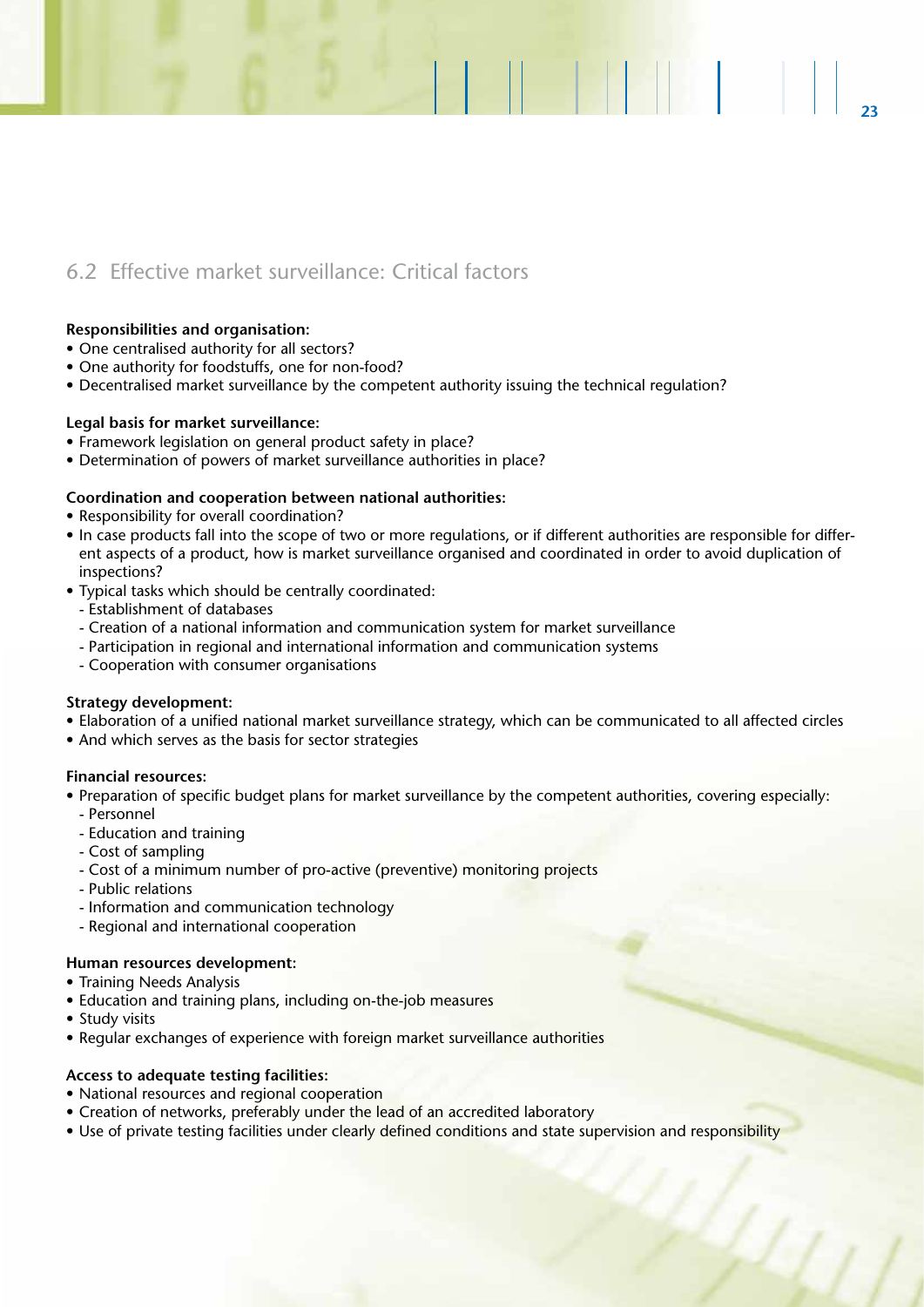### **General market surveillance methodology:**

- Code of conduct for market inspectors
- Documented procedures and guidelines for:
	- Product sampling
	- On-site inspections
	- Communication with market actors
	- Assessment of non-conformities
	- Initiation of corrective action

### **Preventive market surveillance:**

- Introduction of unified procedures and tools for collecting, evaluating and documenting relevant data
- Introduction of simple risk assessment procedures and planning tools
- Harmonisation of all procedures and tools for all authorities involved in market surveillance

### **Information and education campaigns**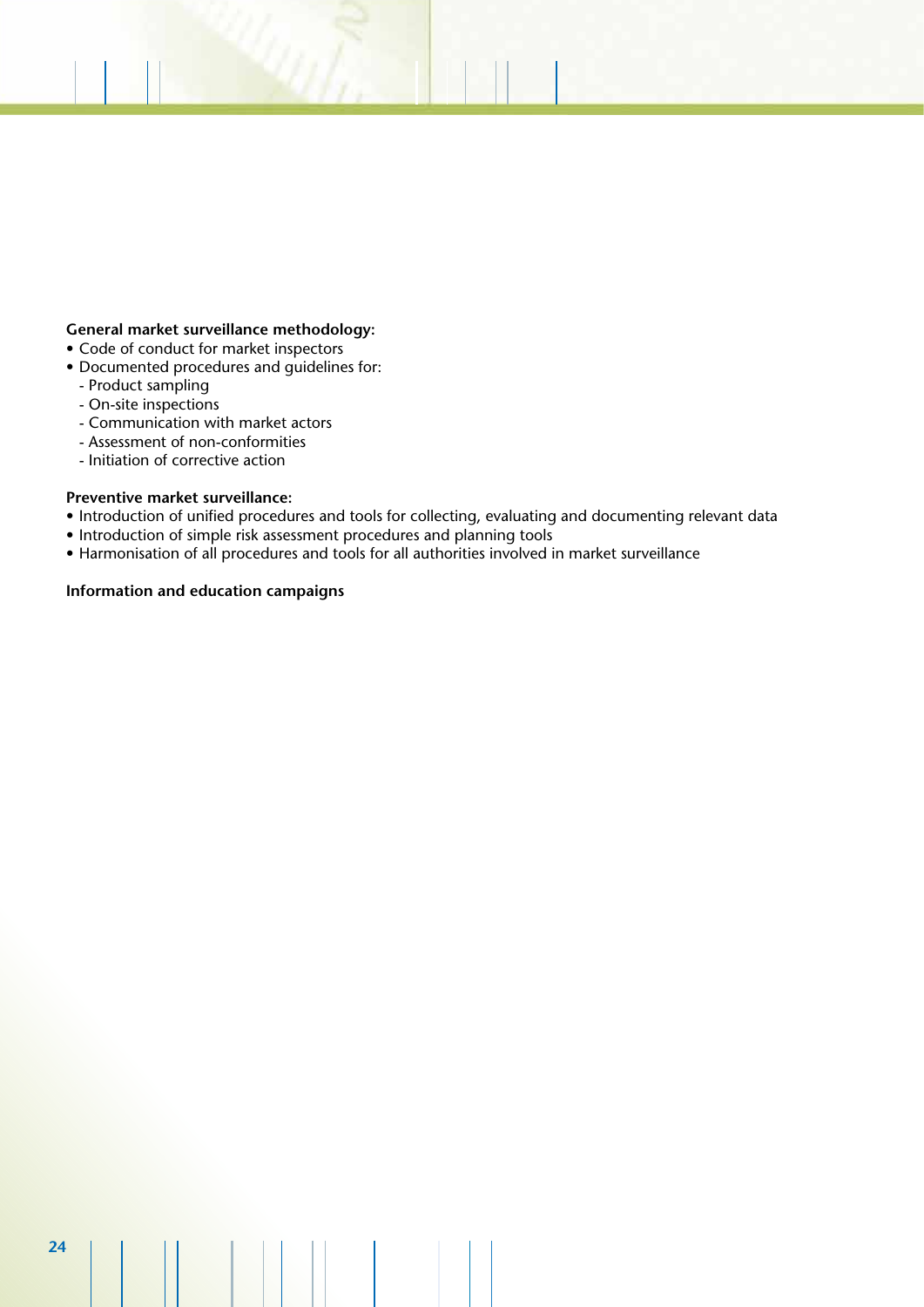# 7. The interplay of framework legislation, regulations and standards in the field of product safety

### 7.1. Introduction

The effective protection of all citizens against dangerous and potentially noxious products requires – as a starting point for practical measures – a comprehensive and homogeneous system of legal norms and recommendations. Apart from very general legal requirements which establish a kind of "safety net" with regard to all products that are placed on the market, it is also necessary to have regulations containing more specific requirements, which again may be complemented by standards. The interplay of these elements is illustrated by the example of the European system for and approach to product safety.

**Note:** The European Directives mentioned in the following section have two different fundamental aspects, or in other words, their rationale is twofold: On the one hand, they are harmonization directives, having the purpose of creating uniform provisions for all Member States of the European Union. On the other, they are product safety regulations, aiming at the establishment of a high level of protection for all citizens of the EU. In the following the focus will be more on the product safety aspect.

### 7.2. Framework laws

### 7.2.1. Directive on General Product Safety (2001/95 EC)

### **The main provisions of the Directive**

- Only safe products may be placed on the market.
- The responsibility for product safety lies first of all with the manufacturer. Importers and retailers are next in line.
- The Directive is valid for all products that are not covered by specific regulations/ provisions.
- The Directive also covers second-hand products.
- A product is considered safe if it complies with the specific regulations and legal requirements covering the product.
- If a product is not covered by specific regulations, it will be considered safe if it does not, under normal or reasonably foreseeable conditions, present (taking into account its usual or expected life span) any risk or only the minimum risks compatible with the product's use, considered as acceptable and consistent with a high level of protection of the health and safety of persons, in line with the documented state of the art.
- In the assessment of the safety of a product the following aspects in particular should be taken into account: - the characteristics of the product, including its composition, packaging, instructions for assembly and maintenance;
	- the effect on other products, where it is reasonably foreseeable that it will be used with other products,
	- the presentation of the product, the labelling, any instructions for its use and disposal and any other indication or information provided by the producer and by distributors,
	- the categories of consumers at risk when using the product, in particular children and the elderly,
	- the services directly associated with the product supplied, when these services are provided by the producer, in particular the installation and the maintenance of the product.
- The Directive also describes the tasks of the competent authorities for market surveillance as well as the obligations of market actors (manufacturers, importers, wholesalers and retailers) to support the authorities in the fulfilment of their tasks.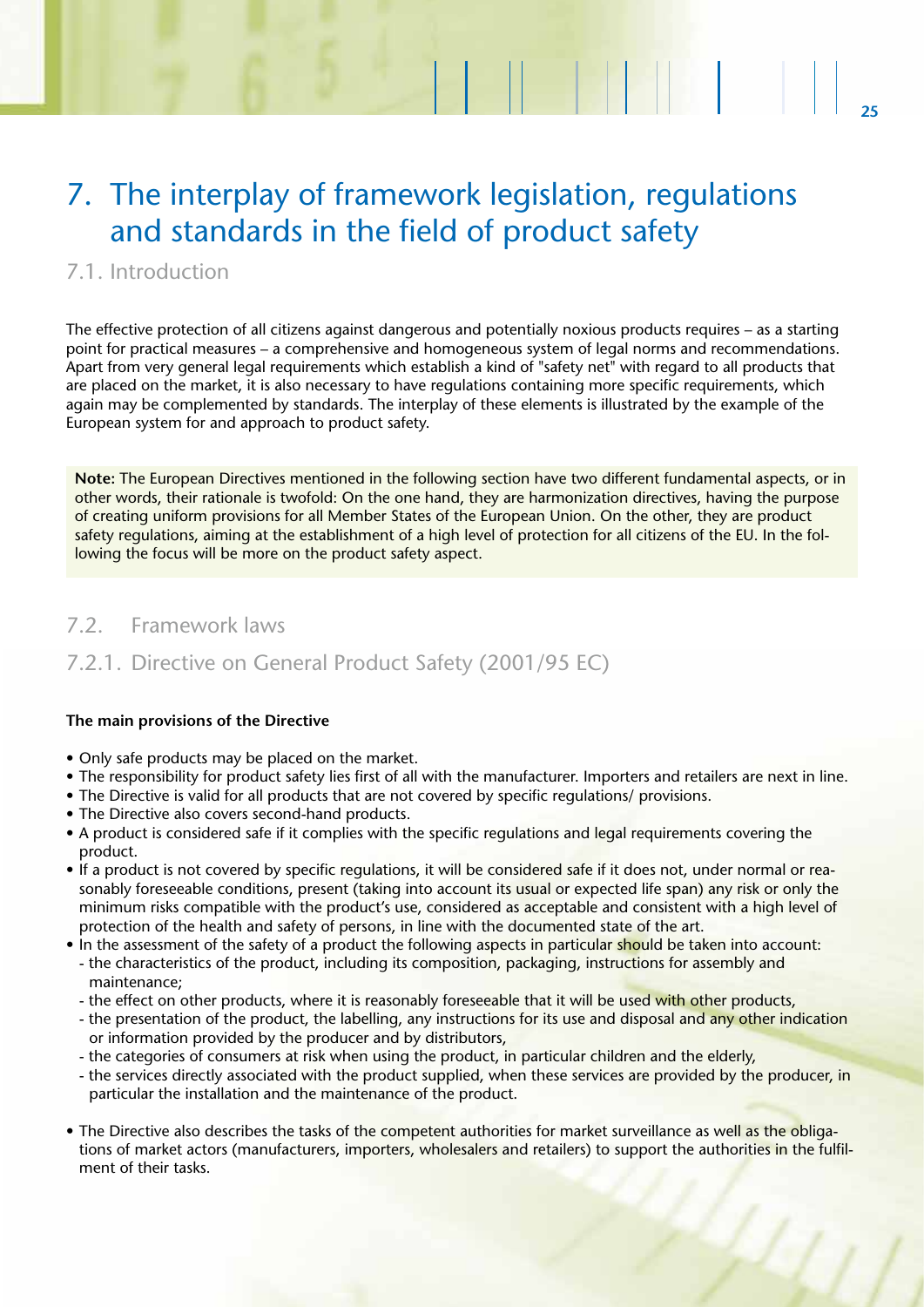### 7.2.2. Directive on product liability (85/374 EEC amended by 1999/34 EC)

### **The main provisions of the Directive**

#### **Principle of liability without fault:**

The Directive establishes the principle of objective liability or liability without fault of the producer in cases of damage caused by a defective product. If more than one person is liable for the same damage, it is joint liability.

In accordance with the Directive of 1985, producer is taken to mean:

- any participant in the production process;
- the importer of the defective product;
- any person putting his name, trade mark or other distinguishing feature on the product;
- any person supplying a product whose producer cannot be identified.

#### **Burden of proof:**

The injured person must prove:

- the actual damage;
- the defect in the product;
- the causal relationship between damage and defect.

As the Directive provides for liability without fault, it is not necessary to prove the negligence or fault of the producer or importer.

### **Exemption of producers from liability:**

The producer is freed from all liability if he proves:

- that he did not put the product into circulation:
- that the defect causing the damage came into being after the product was put into circulation by him;
- that the product was not manufactured for profit-making sale;
- that the product was neither manufactured nor distributed in the course of his business;
- that the defect is due to compliance of the product with mandatory regulations issued by the public authorities;
- that the state of scientific and technical knowledge at the time when the product was put into circulation was not such as to enable the defect to be discovered. On this point, the Member States are permitted to take measures by way of derogation;
- in the case of a manufacturer of a component of the final product, that the defect is attributable to the design of the product or to the instructions given by the product manufacturer.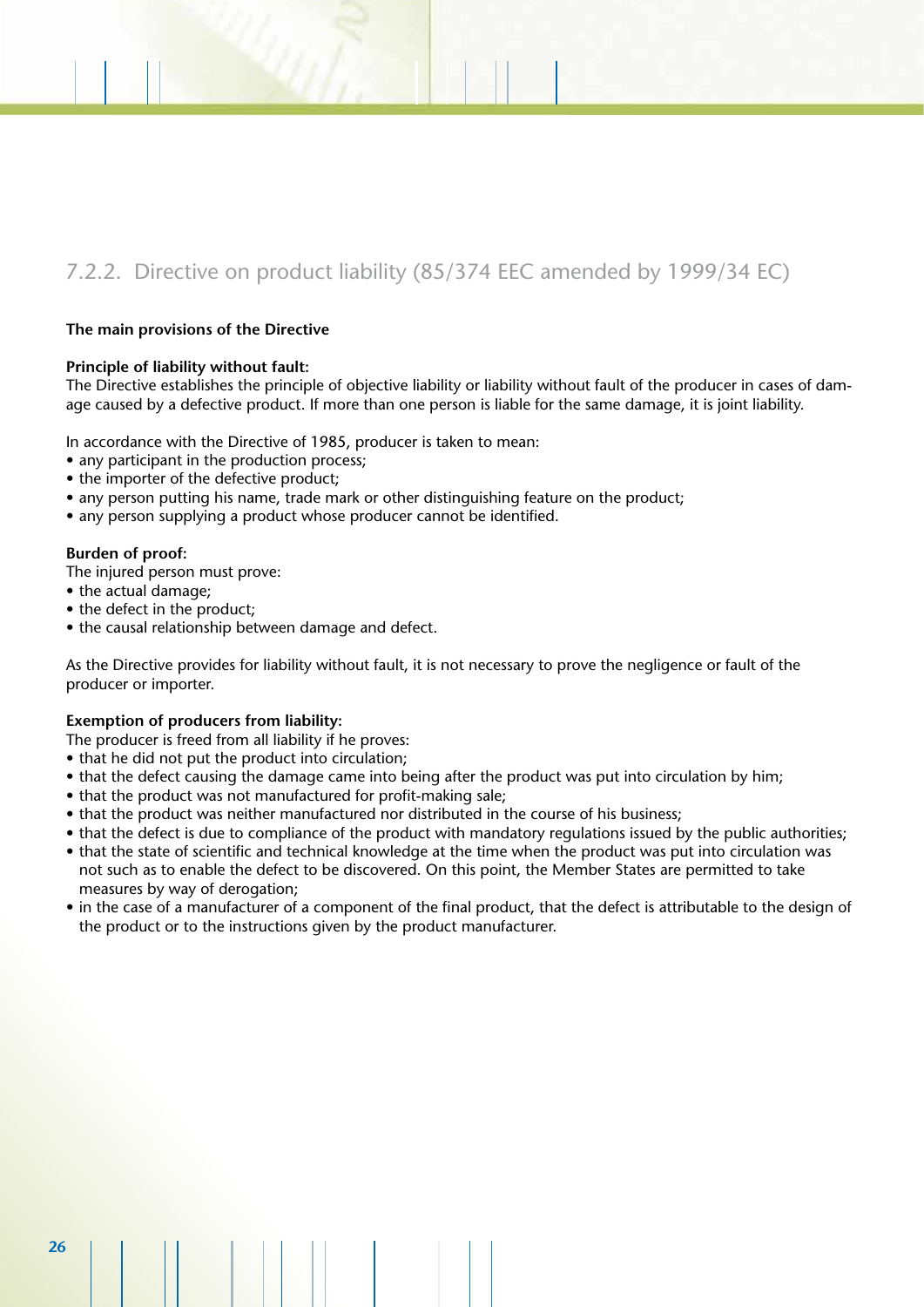### 7.3 Specific regulations

Since the late 1980s European Directives on the safety of products are – wherever possible – being issued in accordance with the principles of the European Commission's "New Approach to Technical Harmonisation and Standards".

**27**

**14 March 19** 

### **The main elements of this approach are the following:**

- a) Each Directive will establish essential safety requirements (or other requirements in the general interest such as health and environmental protection) with which the relevant products that are placed on the market must conform. These essential requirements will be formulated in such manner that they can be enforced by the Member States in a uniform way. Furthermore, they must enable the recognised European standards organisations to prepare standards, compliance with which will allow for complete or partial fulfilment of the legal requirements. And finally, they must enable conformity assessment bodies to also certify products as being in conformity directly, in the absence of standards.
- b) Manufacturers are free to choose any adequate technical solution that complies with the essential requirements. Products that conform to harmonised standards, whose reference data have been published in the Official Journal of the European Communities, are also deemed to be in compliance with the corresponding essential requirements. Harmonised standards are prepared by the recognised European standards organisations by mandate of the European Commission.
- c) Adequate conformity assessment procedures, taking into account the risks inherent to the product in question, will be determined. These procedures may require the involvement of an independent third party, which will be called a Notified Body. Manufacturers shall have different options for conformity assessment, offered by the applicable Directives.
- d) Products falling into the scope of New Approach Directives must generally bear the CE Marking, which will signify that the manufacturer declares his product to be in compliance with all applicable essential requirements of all applicable New Approach Directives and confirms that it has been subjected to the relevant conformity assessment procedures.
- e) It is the responsibility of Member States to take all required enforcement measures. This includes efficient market surveillance.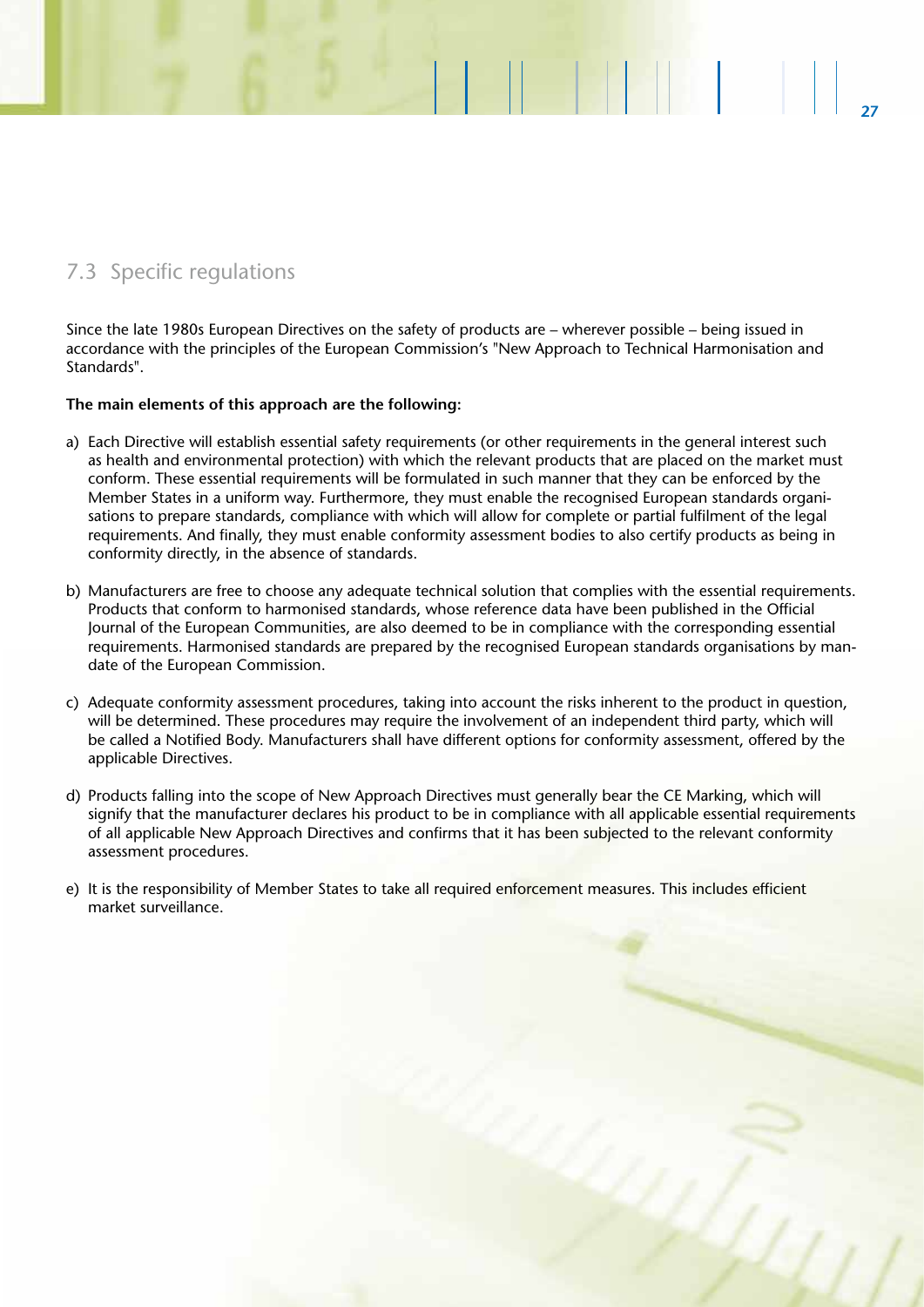### **The following table shows a list of current European Directives based on the New Approach:**

| <b>Directive reference</b> | <b>Subject of directive</b>                                                         |
|----------------------------|-------------------------------------------------------------------------------------|
| 90/396/EEC                 | Appliances burning gaseous fuels                                                    |
| 00/9/EC                    | Cableway installations designed to carry persons                                    |
| 89/106/EEC                 | <b>Construction products</b>                                                        |
| 89/336/EEC                 | Electromagnetic compatibility                                                       |
| 94/9/EC                    | Equipment and protective systems in potentially explosive atmospheres               |
| 93/15/EEC                  | <b>Explosives for civil uses</b>                                                    |
| 95/16/EC                   | Lifts                                                                               |
| 73/23/EEC                  | Low voltage equipment                                                               |
| 98/37/EC                   | Machinery safety                                                                    |
| 2004/22/EEC                | <b>Measuring instruments</b>                                                        |
| 90/385/EEC                 | Medical devices: Active implantable                                                 |
| 93/42/EEC                  | <b>Medical devices: General</b>                                                     |
| 98/79/EC                   | Medical devices: In vitro diagnostic                                                |
| 92/42/EEC                  | New hot-water boilers fired with liquid or gaseous fluids (efficiency requirements) |
| 90/384/EEC                 | Non-automatic weighing instruments                                                  |
| 94/62/EC                   | Packaging and packaging waste                                                       |
| 89/686/EEC                 | Personal protective equipment                                                       |
| 97/23/EC                   | Pressure equipment                                                                  |
| 99/5/EC                    | Radio and telecommunications terminal equipment                                     |
| 94/25/EC                   | <b>Recreational craft</b>                                                           |
| 87/404/EEC                 | Simple pressure vessels                                                             |
| 88/378/EEC                 | Toys safety                                                                         |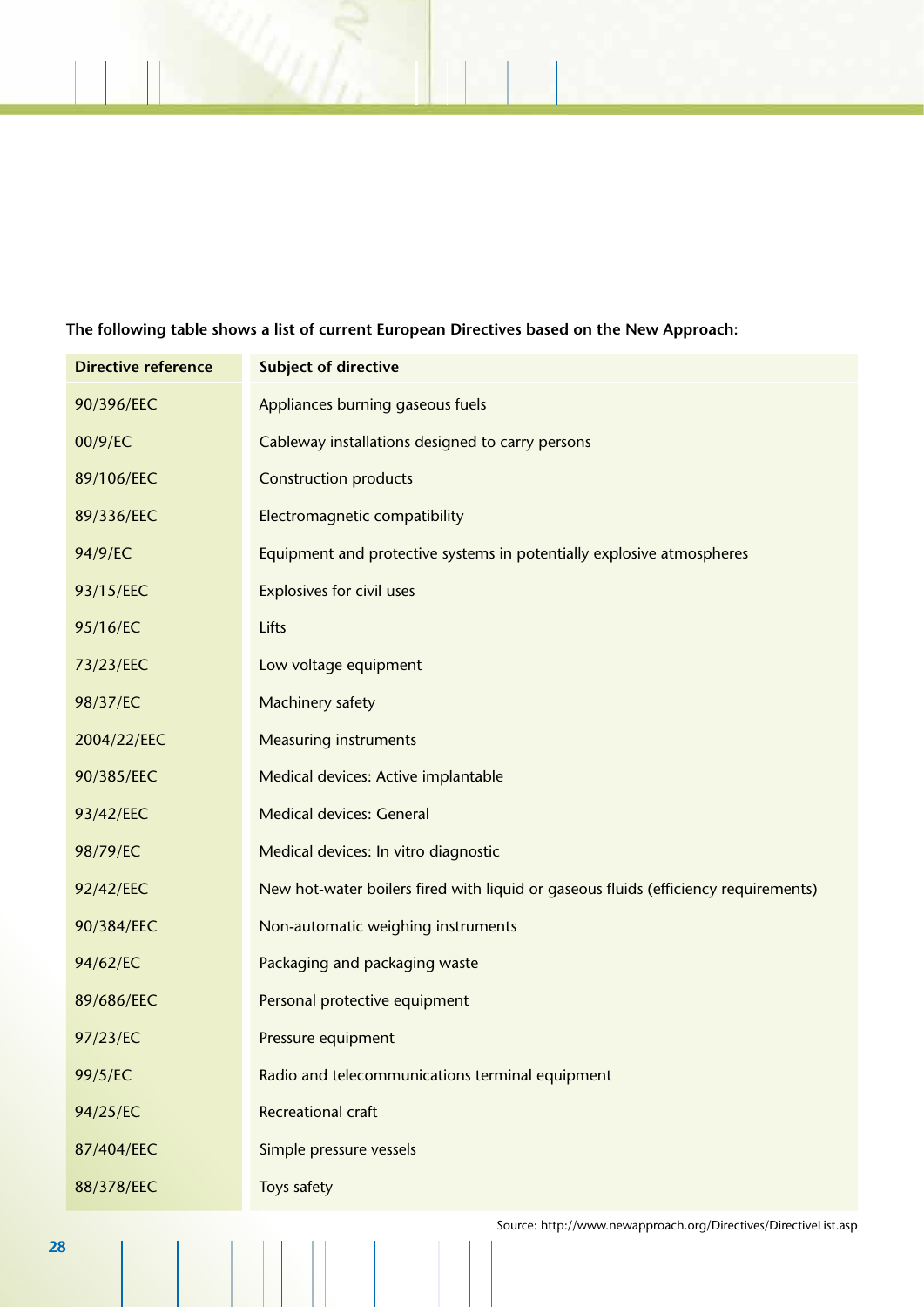### 7.4. Voluntary (harmonised) standards

As mentioned above, Directives based on the New Approach contain only general – but essential – safety and health requirements. These in most cases do allow for uniform enforcement by the Member States' Authorities, but in practice they offer very few clues and information to assist manufacturers in producing their articles in legal conformity. The technical details and proposed solutions needed for this are contained in harmonised standards which the European Commission requests the recognised European standards organisations to prepare.

The reference data of these harmonised standards – whose application remains voluntary at all times – are published in the EC Official Journal. It is only through this publication that the standards receive their official "presumption" effect: if the product complies with the applicable standards, the authorities are **obliged** to presume that it also fulfils the essential requirements of the relevant Directive(s).

### **Standardization process in the case of a mandate by the European Commission**

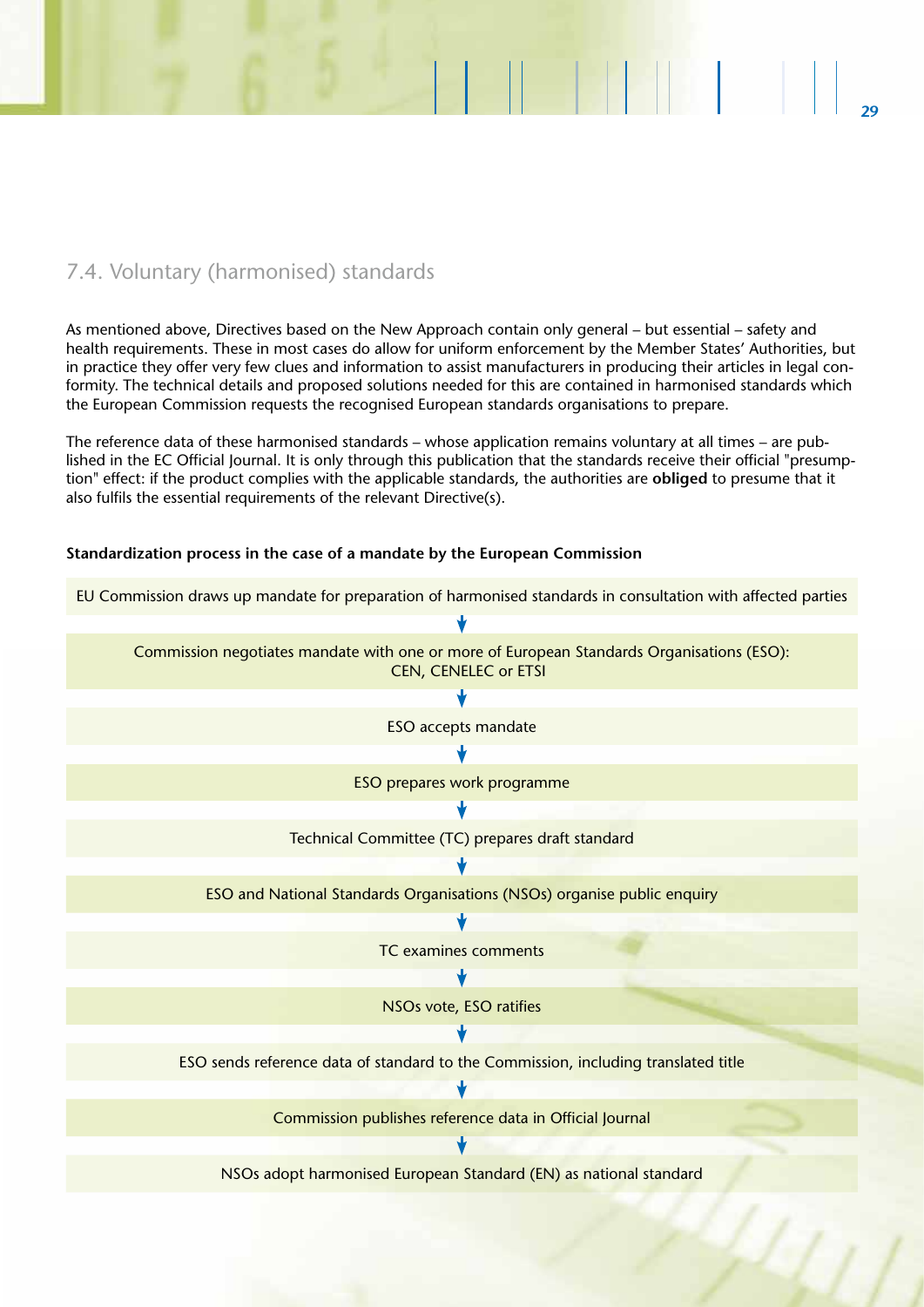# 8. Some useful sources of information

### **Good regulatory practice (GRP)**

(Subjects: Regulatory management and reform, regulatory performance) http://www.oecd.org

(Report and presentations of a WTO Workshop on Good Regulatory Practice, 18-19 March 2008) http://www.wto.org/english/tratop\_e/tbt\_e/wkshop\_march08\_e/wkshop\_march08\_e.htm

(ITC Export Quality Bulletin – Manual of Model Procedures and Guidance Notes for the Implementation of the WTO Agreement on Technical Barriers to Trade http://www.intracen.org/eqm/?mn=4

### **Regulatory Impact Assessments (RIA)**

http://www.berr.gov.uk/whatwedo/bre/consultation-guidance/page44477.html http://www.berr.gov.uk/files/file44544.pdf

**New Approach Directives** http://www.newapproach.org

**Standards Systems: A Guide for Canadian Regulators**

http://www.canadabusiness.ca/ns/holding.cfm?Code=162630&coll=NS\_LIB\_COLL\_E

### **Standards and regulations**

(Contains a document on "Using and referencing ISO and IEC standards for technical regulations") http://www.standardsinfo.net/info/livelink/fetch/2000/148478/6301438/standards\_regulations.html

### **Technical regulations, GRP and international standards**

(Contains UNECE Recommendation "L" on "An International Model for Technical Harmonisation based on Good Regulatory Practice for the Preparation, Adoption and Application of Technical Regulations via the Use of International Standards")

http://www.unece.org/trade/wp6/major\_doc.htm http://www.unece.org/trade/ctied/wp6/documents/wp6\_02/wp6-02-07e.pdf

**30**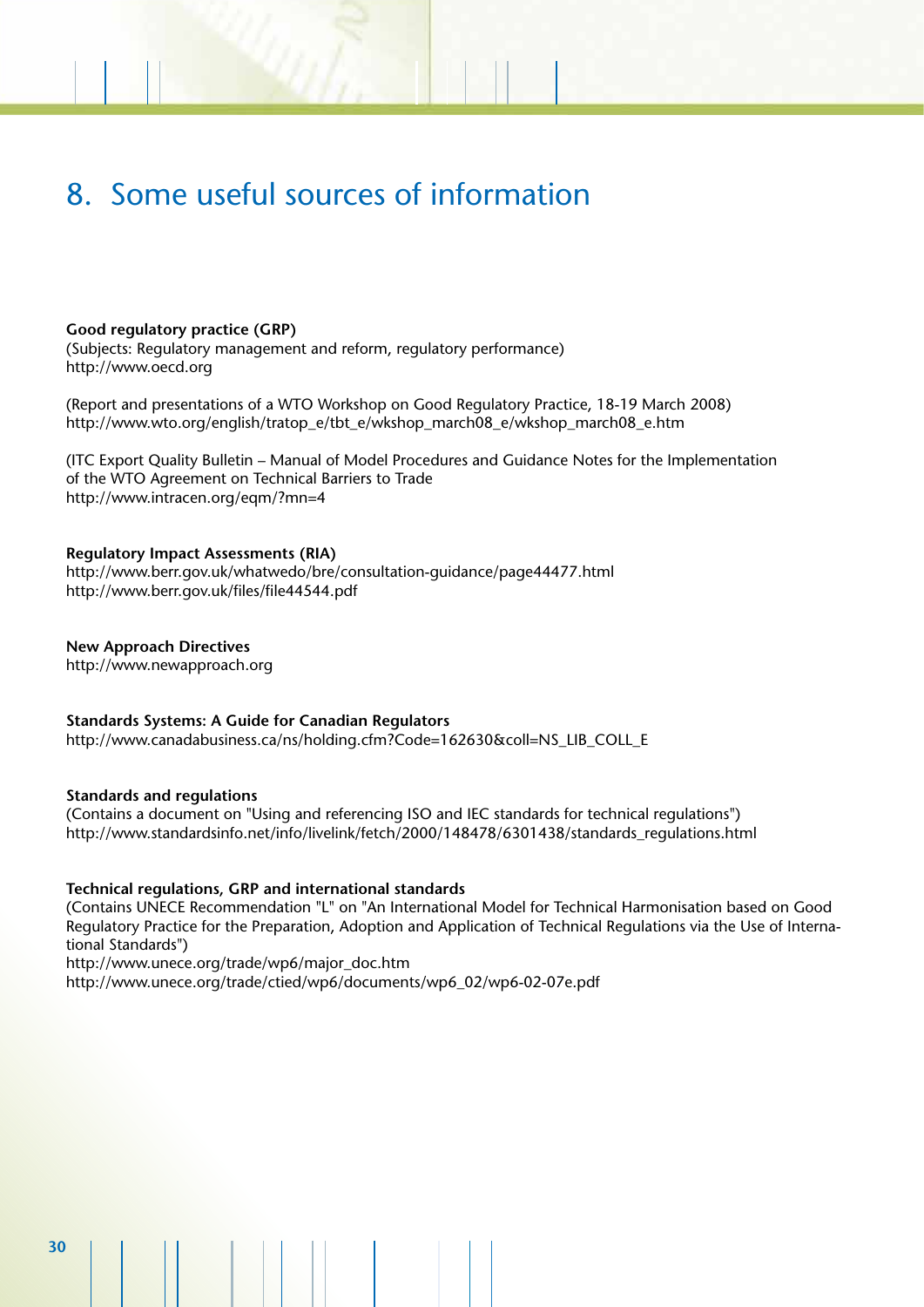# 9. Abbreviations and acronyms

| <b>ANSI</b>    | American National Standards Institute                                                                                            |
|----------------|----------------------------------------------------------------------------------------------------------------------------------|
| <b>ASTM</b>    | Formerly the American Society for Testing and Materials, now under the name<br><b>ASTM International</b>                         |
| CE marking     | Compulsory product marking in connection with European harmonisation directives<br>on product safety based on the "New Approach" |
| <b>CEN</b>     | European Committee for Standardization                                                                                           |
| <b>CENELEC</b> | European Committee for Electrotechnical Standardization                                                                          |
| <b>CPSD</b>    | <b>Consumer Product Safety Commission (USA)</b>                                                                                  |
| <b>DIN</b>     | German Institute for Standardization                                                                                             |
| EC             | <b>European Community</b>                                                                                                        |
| <b>EEC</b>     | <b>European Economic Community</b>                                                                                               |
| EN             | European Standard                                                                                                                |
| <b>ESO</b>     | European Standards Organisation                                                                                                  |
| <b>ETSI</b>    | European Telecommunications Standards Institute                                                                                  |
| EU             | Europe                                                                                                                           |
| <b>GRP</b>     | <b>Good Regulatory Practice</b>                                                                                                  |
| GS             | "Geprüfte Sicherheit" (Tested Safety) – German safety marking scheme                                                             |
| <b>IEC</b>     | International Electrotechnical Commission                                                                                        |
| <b>ISO</b>     | International Organization for Standardization                                                                                   |
| <b>NSO</b>     | National Standards Organisation                                                                                                  |
| <b>OECD</b>    | Organisation for Economic Co-operation and Development                                                                           |
| <b>PPE</b>     | Personal Protective Equipment                                                                                                    |
| <b>RIA</b>     | <b>Regulatory Impact Assessment</b>                                                                                              |
| SNELL          | SNELL Memorial Foundation: Non-profit Organisation for research and development<br>of standards for helmets                      |
| <b>TBT</b>     | <b>Technical Barriers to Trade</b>                                                                                               |
| TC             | <b>Technical Committee</b>                                                                                                       |
| <b>UNECE</b>   | United Nations Economic Commission for Europe                                                                                    |
| <b>WTO</b>     | World Trade Organisation                                                                                                         |

**31**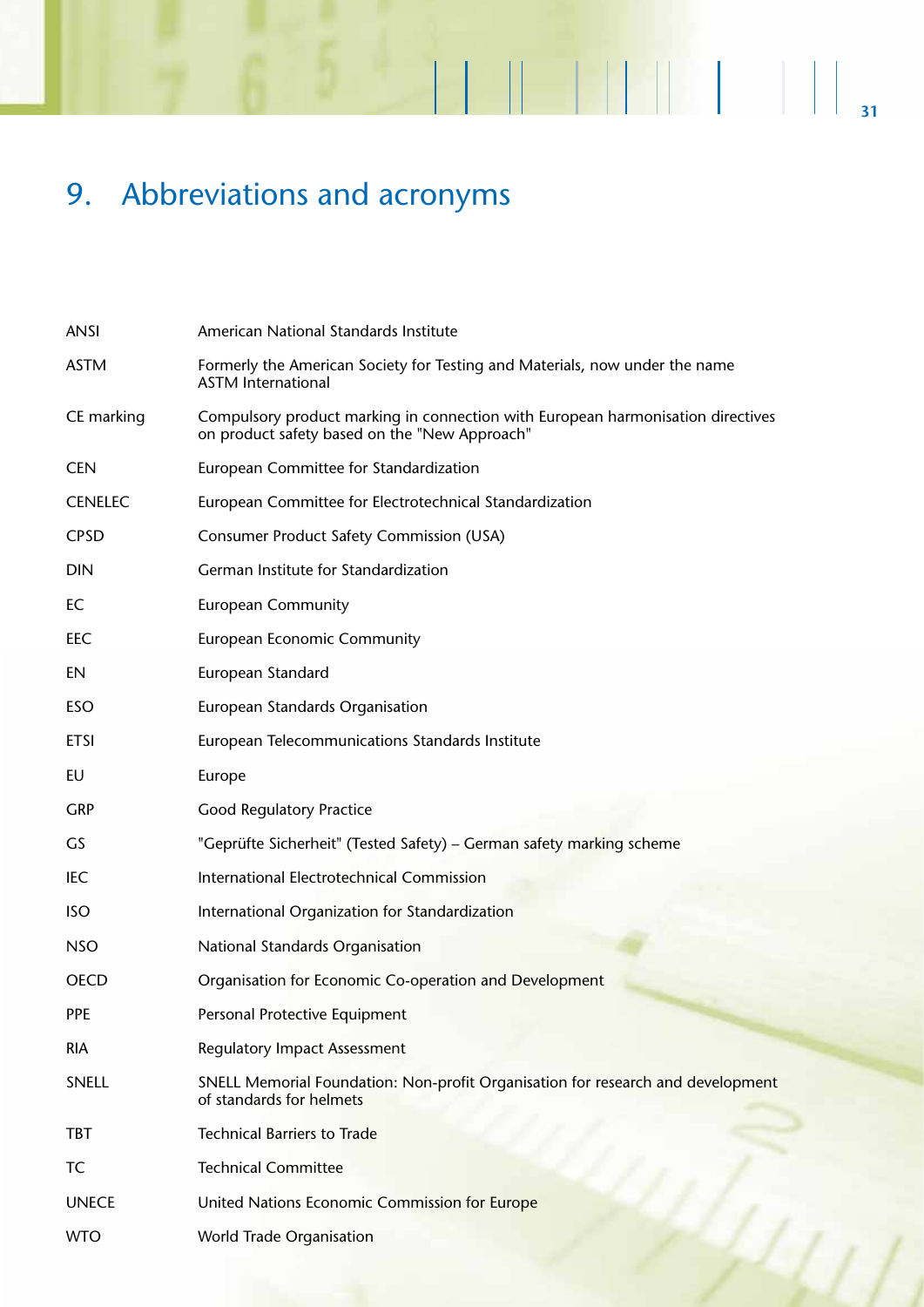# Annex: Glossary of terms

- 1. Technical regulation
- 2. Standard
- 3. Mandatory standard
- 4. Conformity assessment procedure
- 5. Enforcement of technical regulations
- 6. Placing on the market and putting into service
- 7. Administrative cooperation (ADCO)
- 8. Preparation, adoption and application of technical regulations
- 9. Regulatory cooperation
- 10. Good regulatory practice (GRP)
- 11. Regulatory impact assessment (RIA)
- 12. Harmonisation
- 13. Legislative harmonisation
- 14. Technical harmonisation
- 15. Harmonised standards
- 16. Equivalence
- 17. Transparency
- 18. Legislative approximation
- 19. Co-regulation
- 20. Transposition into national law
- 21. Principle of mutual recognition
- 22. Recognition agreement (arrangement)
- 23. Mutual recognition agreement (MRA)
- 24. Exclusive reference to standards (in legislation)
- 25. Indicative reference to standards (in legislation)

#### **1. Technical regulation**

1.1. Document which lays down product characteristics or their related processes and production methods, including the applicable administrative provisions, with which compliance is mandatory. It may also include or deal exclusively with terminology, symbols, packaging, marking or labelling requirements as they apply to a product, process or production method.

Source: WTO Agreement on Technical Barriers to Trade, Annex 1.

1.2. Regulation that provides technical requirements, either directly or by referring to or incorporating the content of a standard, technical specification or code of practice. NOTE: A technical regulation may be supplemented by technical guidance that outlines some means of compliance with the requirements of the regulation, i.e. deemed-to-satisfy provision.

Source: ISO/IEC Guide 2:2004, Standardization and related activities – General vocabulary.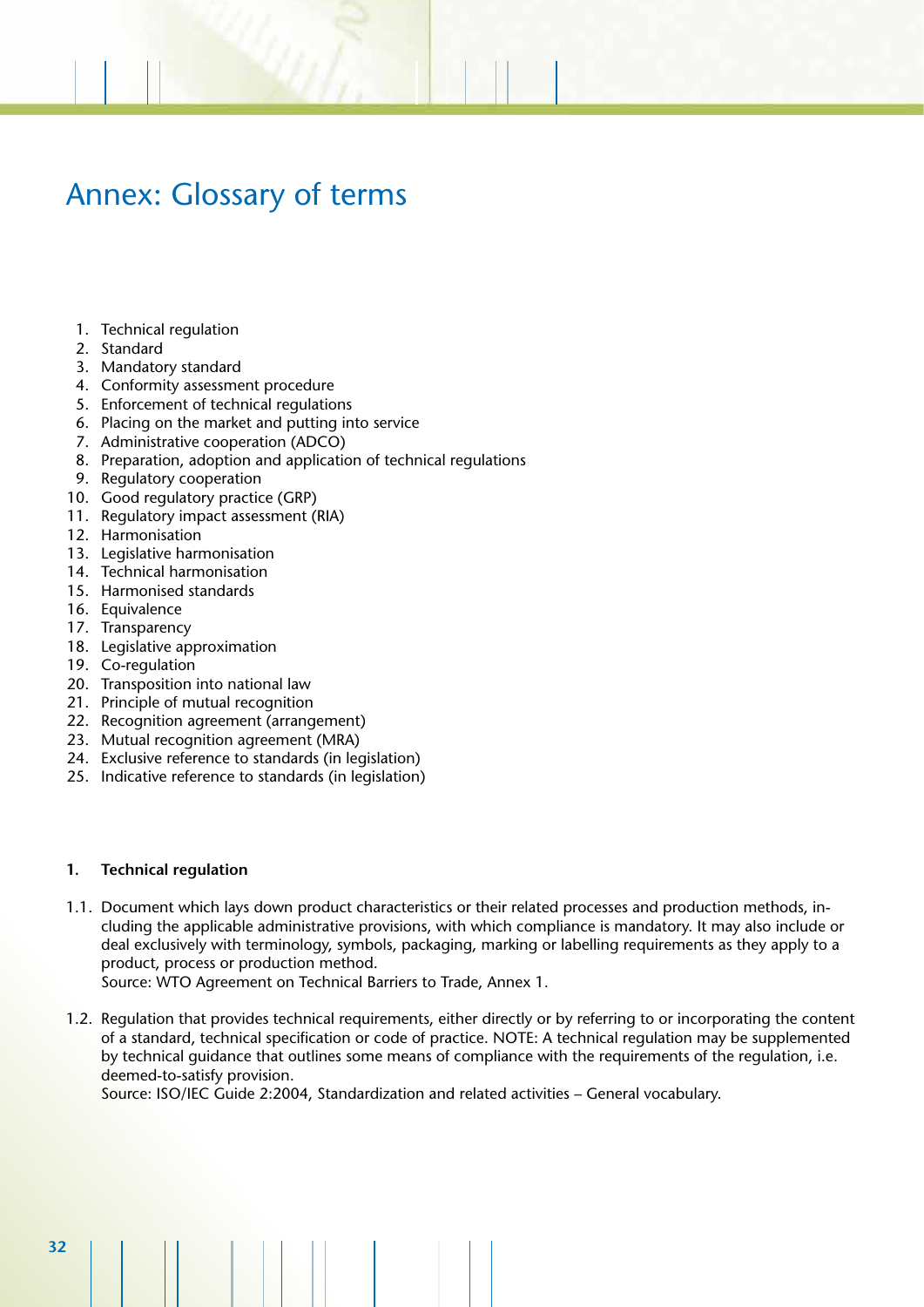### **2. Standard**

2.1. Document approved by a recognized body, that provides, for common and repeated use, rules, guidelines or characteristics for products or related processes and production methods, with which compliance is not mandatory. It may also include or deal exclusively with terminology, symbols, packaging, marking or labelling requirements as they apply to a product, process or production method. Source: WTO Agreement on Technical Barriers to Trade, Annex 1.

**33**

M SI L

2.2. Document, established by consensus and approved by a recognized body, that provides, for common and repeated use, rules, guidelines or characteristics for activities or their results, aimed at the achievement of the optimum degree of order in a given context. NOTE: Standards should be based on the consolidated results of science, technology and experience, and aimed at the promotion of optimum community benefits.

Source: ISO/IEC Guide 2:2004, Standardization and related activities – General vocabulary.

### **3. Mandatory standard**

- 3.1. Standard the application of which is made compulsory by virtue of a general law or exclusive reference in a regulation. Source: ISO/IEC Guide 2:2004, Standardization and related activities – General vocabulary.
- 3.2. COMPILER'S NOTE: For the purposes of the WTO Agreement on Technical Barriers to Trade the category of "mandatory standard" does not exist. Standards are defined as documents of voluntary application. Should the application of a standard be rendered mandatory the new document will immediately fall into the category of "technical regulation", meaning that the authority rendering the standard mandatory will have to ensure that the transparency obligations for technical regulations are fulfilled.

### **4. Conformity assessment procedure**

4.1. Any procedure used, directly or indirectly, to determine that relevant requirements in technical regulations or standards are fulfilled.

Explanatory note: Conformity assessment procedures include, inter alia, procedures for sampling, testing and inspection; evaluation, verification and assurance of conformity; registration, accreditation and approval as well as their combinations.

Source: WTO Agreement on Technical Barriers to Trade, Annex 1.

### **5. Enforcement of technical regulations**

- 5.1. The enforcement of technical regulations is part of law enforcement in general. Law enforcement is the activity of ensuring observance of and obedience to the law. Market surveillance is an essential tool for the enforcement of technical regulations. The purpose of market surveillance is to ensure that the applicable provisions of technical regulations are complied with throughout the relevant national or regional market and that all citizens benefit from an equivalent level of protection. Market surveillance typically involves two main stages:
	- national surveillance authorities monitor that products placed on the market comply with the provisions of applicable national technical regulations
	- subsequently, if necessary, they will take action to establish conformity.

For further information on market surveillance in Europe, see chapter 8 of the "Guide to the implementation of directives based on the New Approach and the Global Approach", European Commission, Brussels: 2000.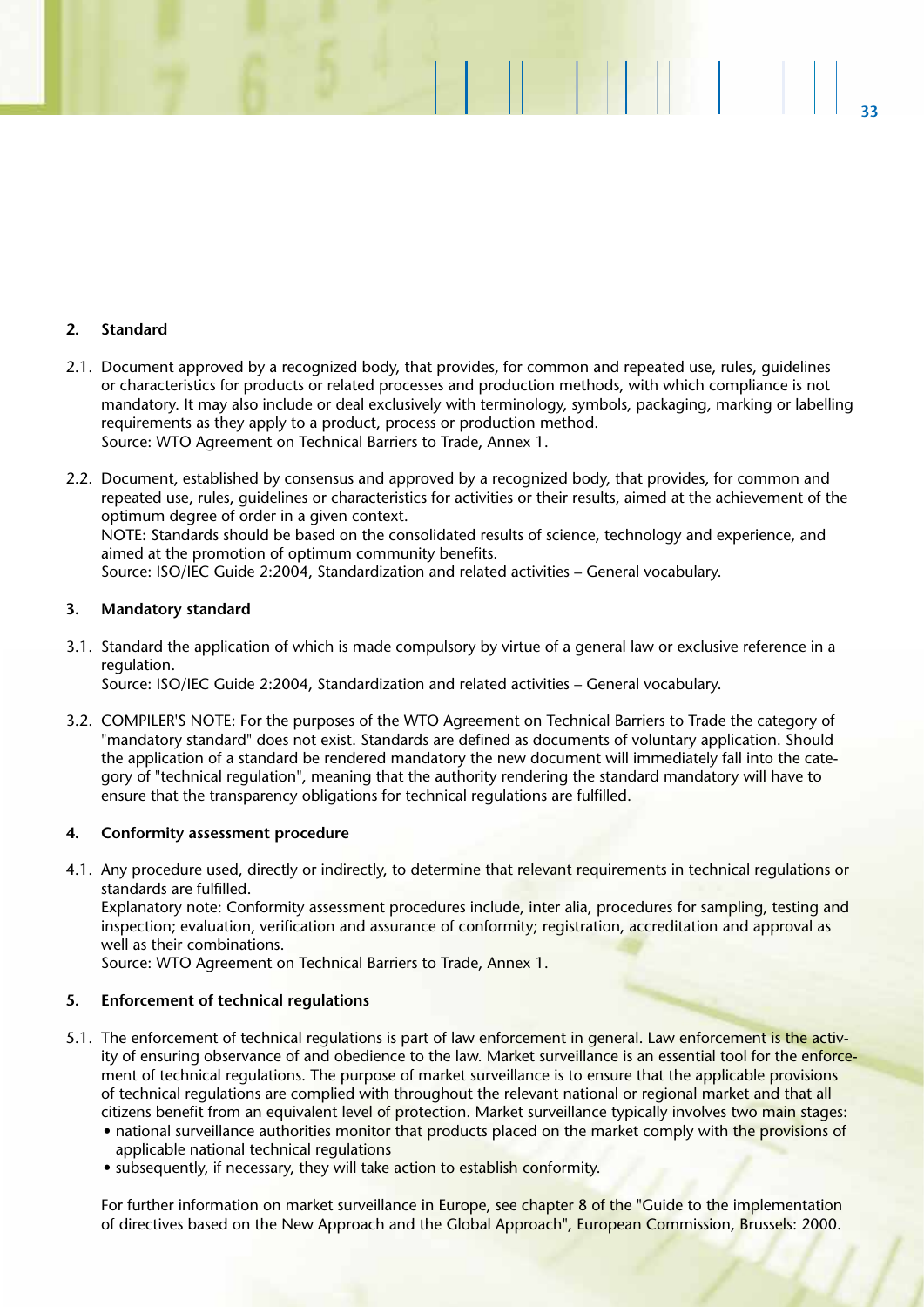### **6. Placing on the market and putting into service**

- 6.1. These terms are of key importance in the context of the application and enforcement of European harmonization directives (= EU technical regulations). Placing on the market is the initial action of making a product available for the first time on the Community market, with a view to distribution or use in the Community. Making available can be either for payment or free of charge.
- 6.2. Putting into service takes place at the moment of first use within the Community by the end user. However, the need to ensure, in the framework of market surveillance, that products are in compliance with the provisions of the directives when being put into service is limited.

### **7. Administrative cooperation (ADCO)**

- 7.1. Administrative cooperation (ADCO) groups were established by the European Commission with the long-term objective of harmonising market surveillance practices – on the basis of New Approach Directives – in the EU and the European Economic Area. Participation in ADCO meetings is restricted to EU and EEA member states' enforcement authorities. Experts and interested NGOs are, however, invited to take part in selected sessions which are open to the public. Typical ADCO issues include
	- the exchange of information about structures, procedures and resources for market surveillance and about the practical application of the EU safeguard procedure with respect to non-conforming products
	- results of planned and unplanned market surveillance actions
	- bilateral or multilateral market surveillance programmes among Member States.

### **8. Preparation, adoption and application of technical regulations**

8.1. Terms used by the WTO Agreement on Technical Barriers to Trade as in Article 2.2 of the Agreement: "Members shall ensure that technical regulations are not prepared, adopted or applied with a view to or with the effect of creating unnecessary obstacles to international trade."

### **9. Regulatory cooperation**

9.1. The range of institutional and procedural frameworks within which national governments, sub-national governments, and the wider public can work together to build more integrated systems for rule making and implementation, subject to the constraints of democratic values such as accountability, openness, and sovereignty.

Source: OECD: Regulatory cooperation for an interdependent world – 1994.

9.2. COMPILER'S REMARKS: Regulatory cooperation can be bilateral as between Canada and the United States, regional as among member states of the European Union, or multilateral as among signatories to World Trade Organization (WTO) agreements. Regulatory cooperation can also be unilateral, whereby one country acts to bring its regulatory approaches more in line with others, usually major trading partners.

Regulatory cooperation can take place at each stage in the act of regulating: at the early policy development stage, in designing or modifying enabling legislation, regulations, and standards and, perhaps most important, in the regulatory policies, practices, and procedures carried out every day in ongoing compliance and enforcement activities.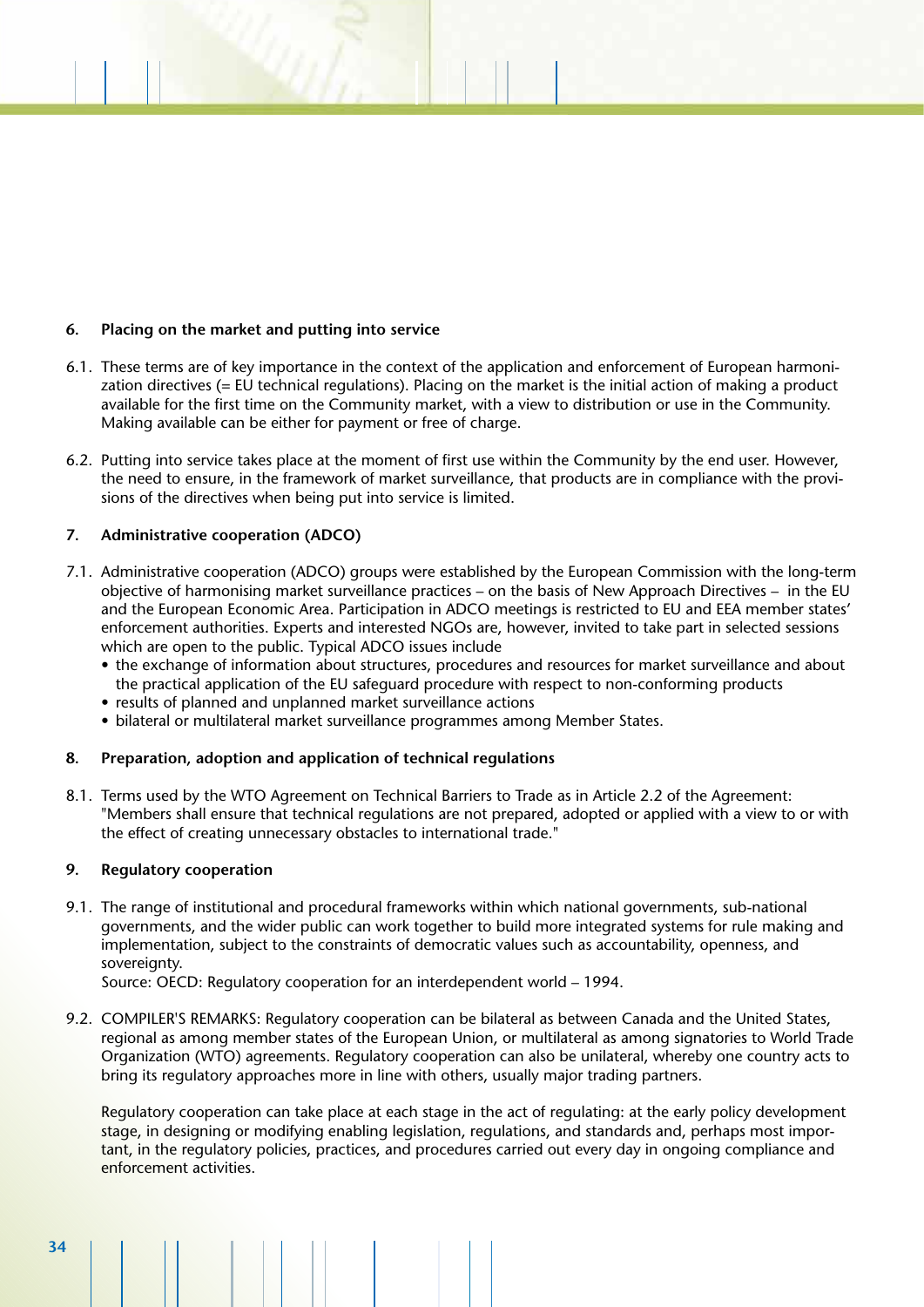### **10. Good Regulatory Practice (GRP)**

10.1. GRP includes all practices that help governments improve regulatory quality. In the wording of the Organisation for Economic Cooperation and Development (OECD) this involves the reform of regulations that raise unnecessary obstacles to competition, innovation and growth, whilst ensuring that regulations efficiently serve important social objectives.

**35**

**EN 1999** 

### **11. Regulatory Impact Assessment (RIA)**

11.1. Policy instrument for the determination and assessment of the impact of a proposed regulation, with regard to its cost, benefit and adverse effects.

### **12. Harmonisation**

- 12.1. The process and/or results of adjusting differences or inconsistencies to bring significant features into agreement. Source: US Department of Defense.
- 12.2. The process by which different states adopt the same laws or standards. Source: Wikipedia.
- 12.3. Progressing towards equivalence. Source: SADCSTAN Southern African Development Community – Cooperation in Standardization.

### **13. Legislative harmonisation**

- 13.1. Harmonisation of legislation in general, including technical regulations.
- 13.2. Maximum harmonisation and minimum harmonisation are terms used in European Community Law. Maximum harmonisation used in connection with a European harmonisation directive (or occasionally with an EC regulation) means that national law must not exceed the terms of the European legislation. In practice, this is a measure to prevent "gold-plating" of European legislation by national authorities when transposing it into national law.

Minimum harmonisation indicates that the piece of relevant legislation sets a threshold which national legislation must meet. However, national law may exceed the terms of the legislation if desired. It is quite common for a directive or recommendation to consist of a mixture of maximum harmonisation and minimum harmonisation clauses.

### **14. Technical harmonisation**

14.1. Harmonisation of technical regulations, standards and conformity assessment principles and procedures.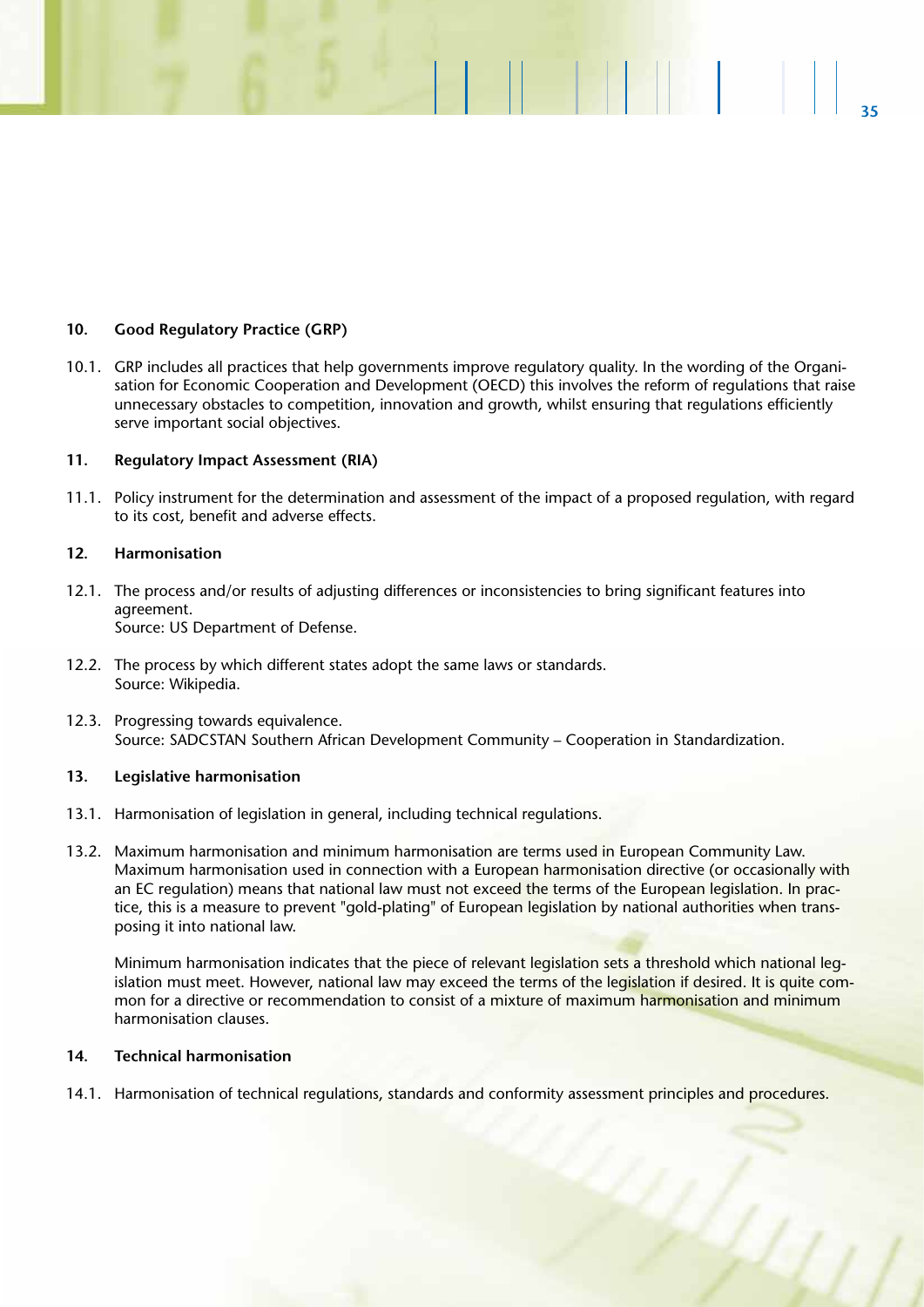### **15. Harmonised standards**

15.1. Equivalent standards. Standards on the same subject approved by different standardizing bodies, that establish interchangeability of products, processes and services, or mutual understanding of test results or information provided according to these standards. NOTE: Within this definition, harmonized standards might have differences in presentation and even in substance, e.g. in explanatory notes, guidance on how to fulfil the requirements of the standard, preferences for alternatives and varieties.

Source: ISO/IEC Guide 2:2004 Standardization and related activities – General vocabulary.

- 15.2. SADCSTAN the Southern African Development Community's Cooperation in Standardization defines harmonised standards as equivalent standards (In line with the ISO definition presented above). Standards are said to be equivalent if anything that is acceptable under the terms of one standard is also acceptable under the other and vice-versa. The main steps of the approach towards achieving harmonisation are described as follows:
	- Interested members of SADCSTAN work towards an agreed text
	- The agreed text is made available to SADCSTAN member bodies
	- SADCSTAN members publish this text as national standards, or develop equivalent national standards (from scratch or by amending existing standards)
- 15.3. In the context of the European Union's New Approach to technical harmonisation, harmonised standards are European standards that are adopted by the European standards organisations (CEN, CENELEC and ETSI) following a mandate (= formal request) by the European Commission. Harmonised standards are directly related to New Approach directives and their contents must match the essential requirements for safety and health of the relevant directive. Their aim is to provide guidance to economic operators in complying with the essential requirements of New Approach directives. Their application is voluntary.

After the approval of harmonised standards by the European standards organisations, the European Commission publishes their references (titles, identification numbers) in the Official Journal. This publication is the formal recognition of the link between a directive and a harmonised standard and, with that, the precondition for the mechanism called "presumption of conformity". Member States must implement the harmonised standard at national level. This is done by adopting the harmonised standard in a national standard – without any changes to the contents of the harmonised standard.

15.4. For the ASEAN member countries, harmonisation of standards falls within the competence of the ASEAN Consultative Committee on Standards and Quality (ACCSQ), which is also tackling the establishment of mutual acceptance arrangements in testing, calibration and certification as well as transparency standardization. With regard to harmonisation of standards ACCSQ aims at aligning national standards with international standards. In the situations where national standards in ASEAN do not exist, efforts will be made to cater for ASEAN harmonisation needs through standards development activities within ISO, IEC or other relevant international standards bodies. Where regulated products are involved, ACCSQ will recommend the establishment of minimum essential requirements such as for health, safety and the environment. Harmonisation of standards is carried out through the Technical Working Group 1 (TWG1) Standards and Technical Information.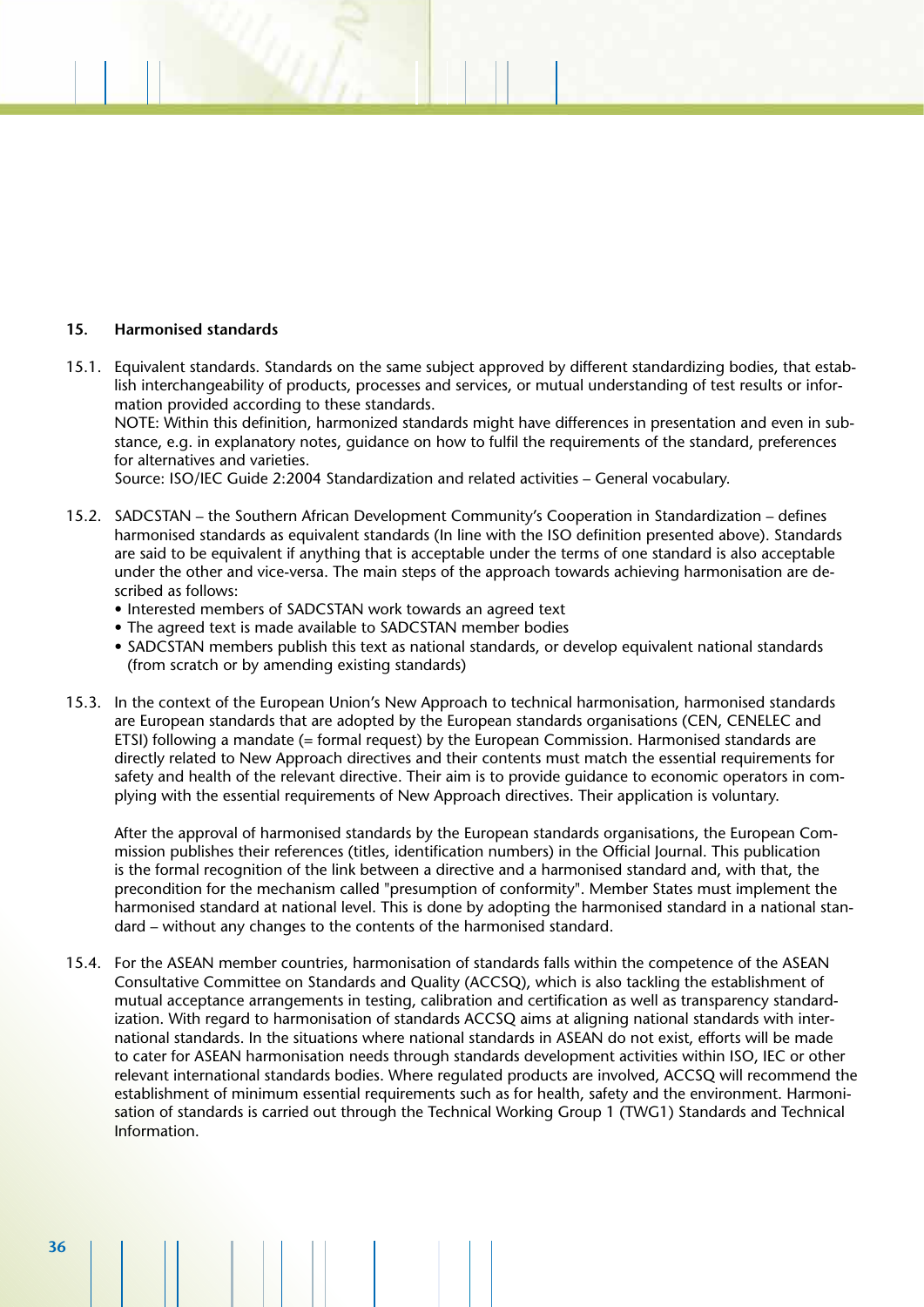15.5 Within the Asia-Pacific Economic Community (APEC) the issue of harmonisation of standards is addressed by the Sub-Committee on Standards and Conformance (SCSC) which assists the Committee on Trade and Investment. In the APEC context, the harmonisation agenda first of all includes encouraging greater alignment of APEC Member Economies' standards with international standards. SCSC's main working areas are:

**37**

 $|| \cdot ||$ 

- Alignment with International Standards and active participation in international standardization
- Adoption of good regulatory practices
- Recognition of conformity assessment procedures
- Cooperation in technical infrastructure development
- Recognition of conformity assessment in the voluntary sector
- Recognition of conformity assessment in the regulated sector (e.g. electrical and electronic equipment)
- Standards education
- Food safety cooperation
- Interaction with business community, SMEs, regulatory authorities and the specialised regional bodies on standards related issues.

### **16. Equivalence**

- 16.1. In the context of the TBT Agreement, equivalence was introduced by negotiators as a complementary approach to harmonization of technical regulations. It is the WTO's conviction that many unnecessary technical barriers to international trade can be eliminated if Members accept that technical regulations different from their own may fulfil the same policy objectives through different means. This approach is contained in Article 2.7 of the TBT Agreement.
- 16.2. Equivalent standards (See 15: Harmonised standards).

### **17. Transparency**

- 17.1. International or regional transparency concerning Technical Barriers to Trade (TBT) is ensured through
	- Notification: proactive information on all relevant measures and decisions by member states. The information is submitted to an international or regional information management unit, which distributes it further to all members.
	- Provision of information in response to inquiries
	- Regular, institutionalised meetings between member states' decision makers ("TBT Committee" at WTO level)

### **18. Legislative approximation**

18.1. "To approximate" means "to bring or come near but not exactly to a thing, especially in quality, number etc." Source: Concise Oxford Dictionary.

Thus, legislative approximation is the discipline which brings the laws of a country or region near to those of another country or region, without striving for full harmonisation. Approximation of technical regulations is a route typically chosen by countries or regions which wish to improve their trade and political relationships with another regional community without the wish or the possibility to become a full member of that community. Legislative approximation is sometimes referred to as unilateral regulatory coordination.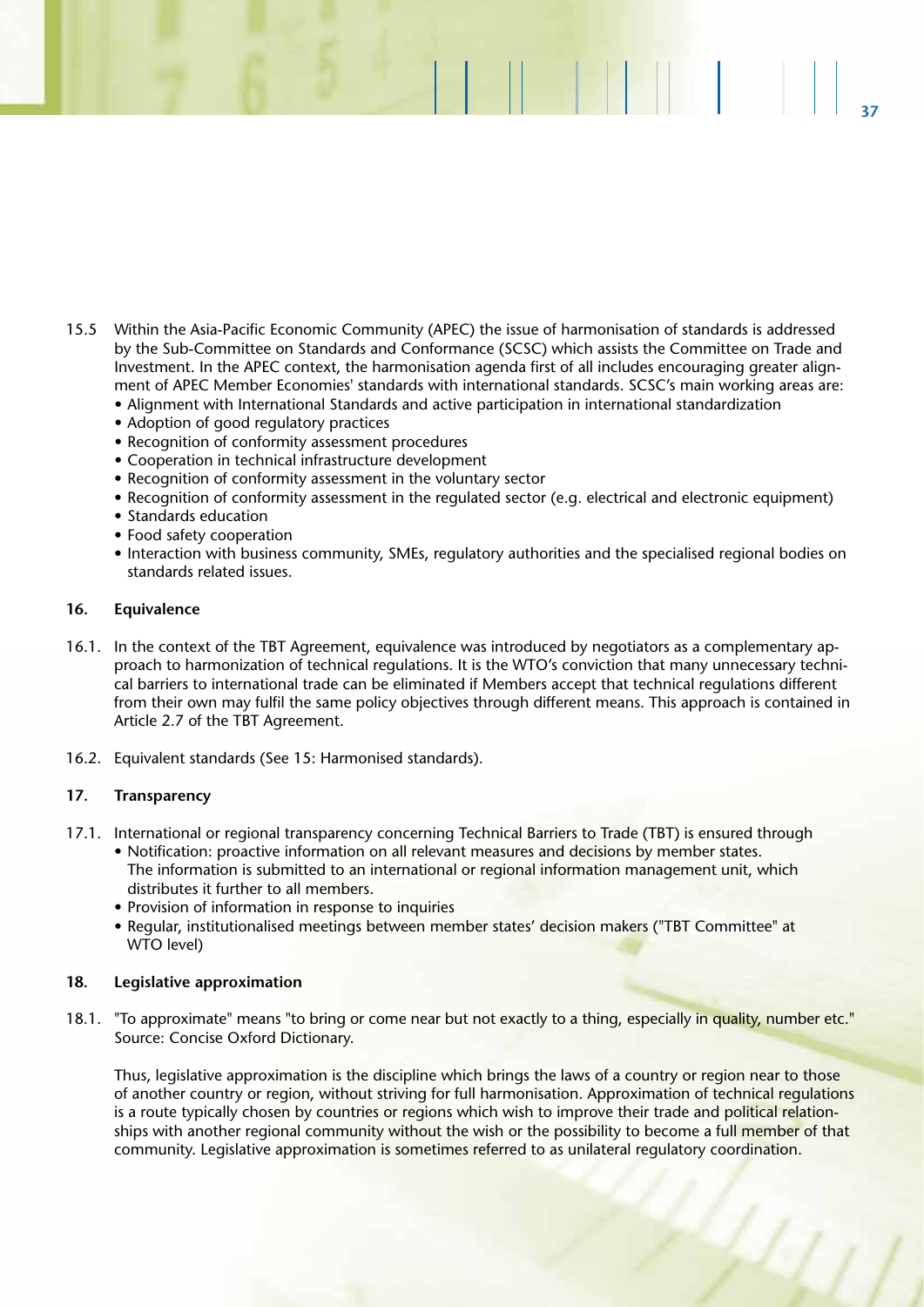### **19. Co-regulation**

- 19.1. Co-regulation describes the mechanism whereby a legislative act entrusts the achievement of the objectives defined by the legislative authority to other, non-governmental parties which are widely recognised in the field. These parties may include economic operators, social partners, specialised non-governmental organisations and associations.
- 19.2. In the European Union, co-regulation is one of the key elements of the New Approach to technical harmonisation.

### **20. Transposition into national law**

20.1. In the context of European legislative harmonisation, the transposition of European directives relating to the internal market is fundamental for the smooth operation of the internal market. The Member States have full responsibility for this. They must, in particular, observe two key conditions when transposing directives: the transposition must be correct and carried out within the time limits laid down by the Directives themselves.

### **21. Principle of mutual recognition**

21.1. In the European Union the first step towards the establishment of the free movement of goods and services consisted in the introduction of the principle of mutual recognition. This principle states that no Member State has the right to forbid the sale on its territory of any product that has been lawfully produced or marketed in another Member State, even if that product has been manufactured according to technical regulations and/or standards different from those applied to its own products.

Member States may not waive this principle except under very strict conditions which Involve "mandatory requirements" of general public importance, mainly public health, protection of consumers or the environment. Mutual recognition covers products which are:

- Produced in other Member States
- In free circulation in the Member States
- Produced in the European Economic Area (EEA) States (Norway, Iceland, Liechtenstein).

Mutual recognition does not cover product sectors which are fully harmonised by EC law and products imported from third countries.

### **22. Recognition agreement (arrangement)**

22.1. Agreement that is based on the acceptance by one party, of conformity assessment results presented by another party. Typical examples include testing agreements, inspection agreements and certification agreements. Recognition agreements can be unilateral, bilateral (mutual recognition) or multilateral. They may be established at national, regional or international levels.

Source: Adapted from EN ISO/IEC 17000:2004 Conformity assessment – Vocabulary and general principles.

### **23. Mutual recognition agreement (MRA)**

23.1. Bilateral recognition agreement - concerning conformity assessment results – between two conformity assessment bodies, based on reciprocity, involving equal rights and obligations for both parties.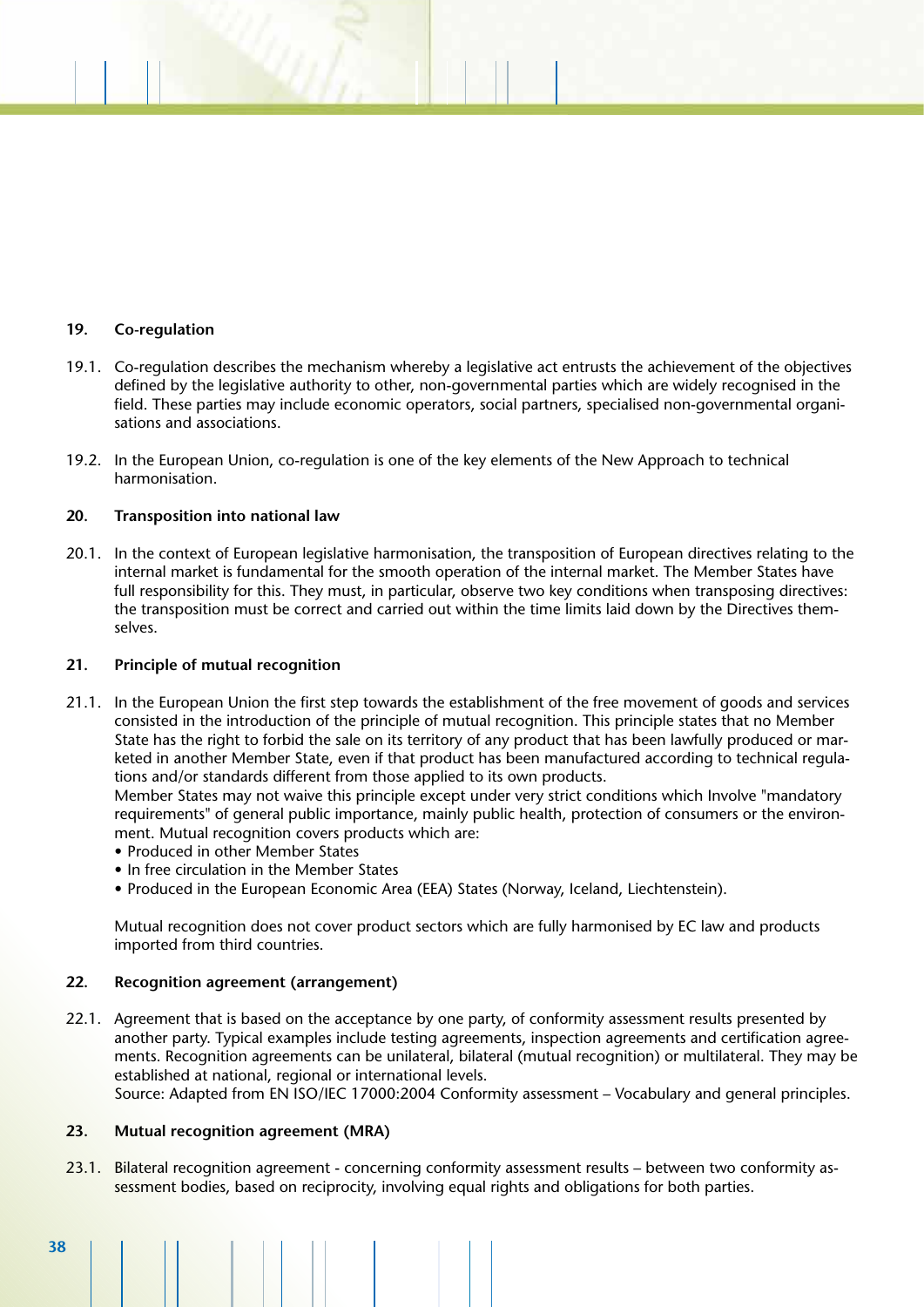23.2. Mutual Recognition Agreements can also be established between states and/or communities of states that have established a common market. In the context of the European Union's external trade relations, Mutual Recognition Agreements (MRAs) have the objective of promoting trade in goods between the European Union and third countries by facilitating market access. They are bilateral agreements, and aim to benefit industry by providing easier access to conformity assessment procedures. MRAs lay down the conditions under which the EU and the third country concerned will accept test reports, certificates and marks of conformity issued by the conformity assessment bodies (CABs) of the other party to the agreement, in conformity with the legislation of the other party.

**39**

**BER 1999** 

MRAs include the finalisation of relevant lists of designated laboratories, inspection bodies and conformity assessment bodies in both the EU and the third country. For further information on MRAs between the EU and third countries see chapter 9 of the "Guide to the implementation of directives based on the New Approach and the Global Approach", European Commission, Brussels: 2000.

### **24. Exclusive reference to standards (in legislation)**

- 24.1. Reference to standards that states that the only way to meet the relevant requirements of a technical regulation is to comply with the standard(s) referred to. Source: ISO/IEC Guide 2:2004, Standardization and related activities – General vocabulary.
- 24.2. COMPILER'S REMARKS: By means of exclusive reference a standard becomes part of the legislation and thus loses its voluntary character.

### **25. Indicative reference to standards (in legislation)**

- 25.1. Reference to standards that states that one way to meet the relevant requirements of a technical regulation is to comply with the standard(s) referred to. Source: ISO/IEC Guide 2:2004, Standardization and related activities – General vocabulary.
- 25.2. COMPILER'S REMARKS: The use of the indicative reference to standards allows standards to retain their voluntary character. The indicative reference nevertheless constitutes a very strong recommendation to use the referred standard for compliance purposes.

Indicative reference to standards is one of the main elements of the European Union's New Approach to technical harmonisation. (See Harmonised standards) Manufacturers using European harmonised standards benefit from a "presumption of conformity" to legislative requirements – and from simplified and much less costly conformity assessment procedures.